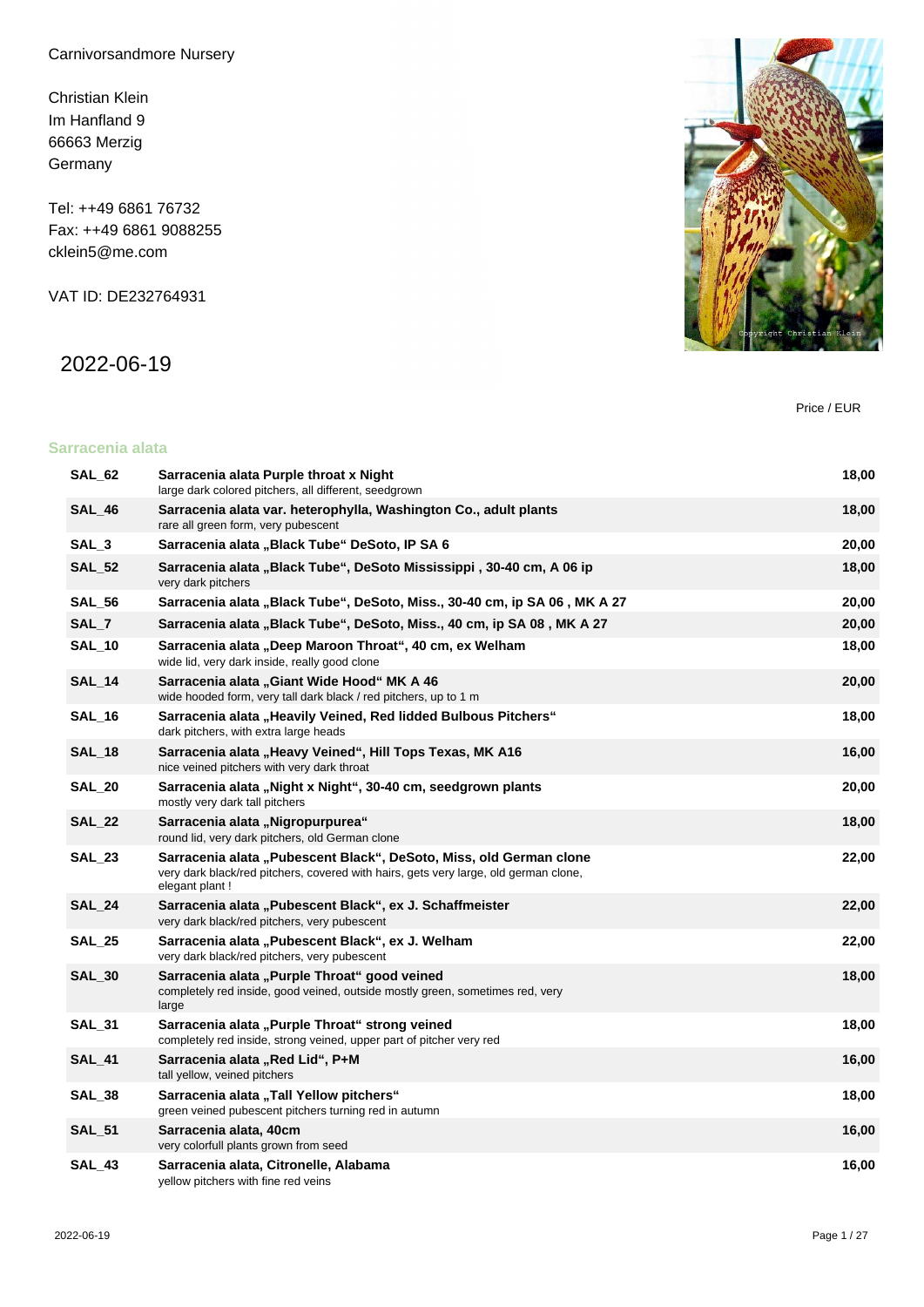|                  |                                                                                                                                         | Price / EUR |
|------------------|-----------------------------------------------------------------------------------------------------------------------------------------|-------------|
| <b>SAL_45</b>    | Sarracenia alata, Robertson Co, Texas<br>bright yellow pitchers with wide opening                                                       | 22,00       |
| Sarracenia flava |                                                                                                                                         |             |
| SFL <sub>2</sub> | Sarracenia flava f. viridescens (heterophylla), near Shallote, Brunswick Co., NC, 30-40 cm<br>completely green form, very tall pitchers | 22,00       |
| SFL_8            | Sarracenia flava var. atropurpurea, ex Marston Exotics, MK F 174<br>Adrian Slacks selected clone                                        | 26,00       |
| <b>SFL_10</b>    | Sarracenia flava var. atropurpurea, MK F 27a, Blackwater State Forest, FL<br>completely dark red pitchers, taller pitchers than MK 27c  | 24,00       |
| <b>SFL_11</b>    | Sarracenia flava var. atropurpurea, MK F 27b, Blackwater State Forest, FL<br>completely dark red pitchers                               | 24,00       |
| <b>SFL_12</b>    | Sarracenia flava var. atropurpurea, MK F 27c, Blackwater State Forest, FL<br>completely dark red pitchers, very nice and rare form      | 24,00       |
| <b>SFL_158</b>   | Sarracenia flava var. atropurpurea, MK F 27d, Blackwater State Forest, FL                                                               | 24,00       |
| <b>SFL_16</b>    | Sarracenia flava var. cuprea<br>dark red lids, some veins                                                                               | 18,00       |
| <b>SFL_18</b>    | Sarracenia flava var. cuprea (Coppertop x Ornata) ex M. Erbacher<br>strong veined and good copper lid, very nice clone                  | 18,00       |
| <b>SFL_19</b>    | Sarracenia flava var. cuprea (Coppertop)<br>very heavy veined, large pitchers with strong veins, good copper lid in spring              | 18,00       |
| <b>SFL 146</b>   | Sarracenia flava var. cuprea D<br>good copper lid, some veins                                                                           | 18,00       |
| SFL_22           | Sarracenia flava var. cuprea MK F 8<br>all green plant, with copper lid                                                                 | 20,00       |
| <b>SFL_25</b>    | Sarracenia flava var. cuprea, ex. Erbacher<br>very large lids with a red sploch in the neck                                             | 22,00       |
| <b>SFL_118</b>   | Sarracenia flava var. cuprea, round lid, 30-40 cm                                                                                       | 18,00       |
| SFL_46           | Sarracenia flava var. flava "Typical"<br>typical form, grown from seed                                                                  | 14,00       |
| <b>SFL_38</b>    | Sarracenia flava var. flava, Dinwiddie, Virginia, MK F 6<br>large pitcher opening and lid, very nice                                    | 20,00       |
| <b>SFL_163</b>   | Sarracenia flava var. flava, Genova Bot. Garden<br>very wide and large pitchers                                                         | 24,00       |
| <b>SFL_47</b>    | Sarracenia flava var. maxima (Maxima Green)<br>completely green, no veins                                                               | 18,00       |
| <b>SFL_142</b>   | Sarracenia flava var. maxima, 40 cm, North Carolina, PW F 27<br>All green pitchers                                                      | 20,00       |
| <b>SFL_51</b>    | Sarracenia flava var. maxima, MK F 1<br>very large pitchers                                                                             | 18,00       |
| <b>SFL_58</b>    | Sarracenia flava var. ornata (x cuprea)<br>tall plant, very good veined, own selected plant                                             | 18,00       |
| <b>SFL 165</b>   | Sarracenia flava var. ornata MK F 156, Prince George Co., Vg, ex Phil Sheridan                                                          | 22,00       |
| <b>SFL_55</b>    | Sarracenia flava var. ornata "Round Lid"                                                                                                | 16,00       |
| SFL_66           | Sarracenia flava var. ornata, 40 cm<br>short lid, course venation                                                                       | 18,00       |
| <b>SFL_72</b>    | Sarracenia flava var. ornata, Miramar, Broward Co., Fl<br>strong red veined pitchers, red in throat over summer                         | 24,00       |
| <b>SFL_127</b>   | Sarracenia flava var. ornata, MK F 247<br>bright red throat                                                                             | 24,00       |
| <b>SFL_65</b>    | Sarracenia flava var. ornata, MK F 88<br>one of the best flavas, my favorite, strong veined with solid red throat                       | 30,00       |
| <b>SFL_76</b>    | Sarracenia flava var. ornata, seedgrown plants<br>seedlings from selected parents                                                       | 16,00       |
| <b>SFL_123</b>   | <b>MKF272</b><br>Sarracenia flava var. ornata, Walton Co, Florida,                                                                      | 22,00       |
| SFL_84           | Sarracenia flava var. rubricorpora (RCP1), Apalachicola FL<br>very nice clone, pitchers completely dark red in summer                   | 28,00       |
| <b>SFL_131</b>   | Sarracenia flava var. rubricorpora (x ornata)<br>good veined red tube                                                                   | 18,00       |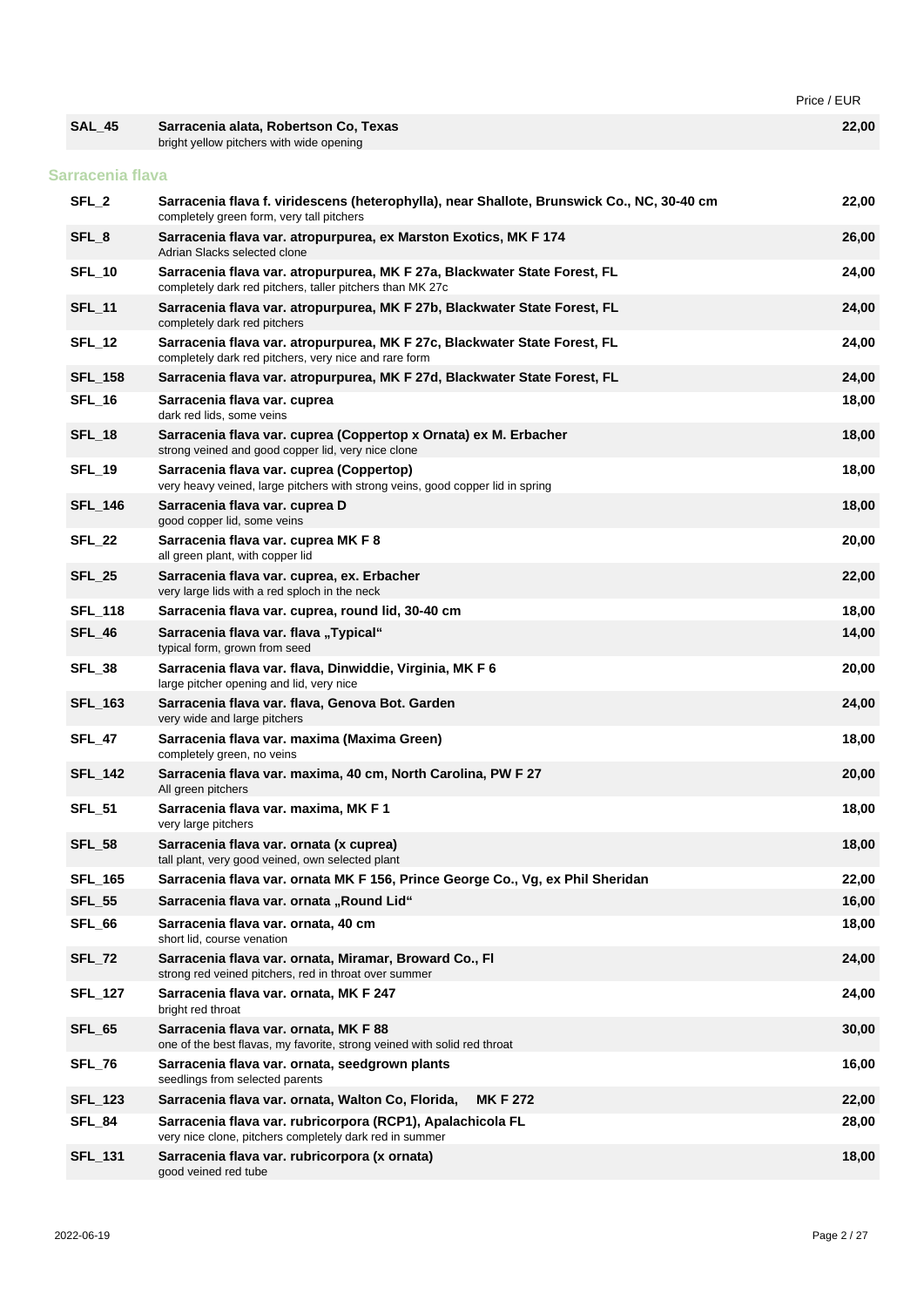|                        |                                                                                                                                            | Price / EUR |
|------------------------|--------------------------------------------------------------------------------------------------------------------------------------------|-------------|
| SFL 89                 | Sarracenia flava var. rubricorpora MK F 47<br>very red pitchers with strong veines getting red in summer, sometimes sold as var.<br>ornata | 22,00       |
| <b>SFL_90</b>          | Sarracenia flava var. rubricorpora MK F 89<br>red tube, from North Carolina                                                                | 22,00       |
| SFL_80                 | Sarracenia flava var. rubricorpora "Burgundy", MK F 26<br>Slack's clone, very good red pitchers                                            | 22,00       |
| SFL 82                 | Sarracenia flava var. rubricorpora "Claret" MK F 25c<br>Slack's famous clone                                                               | 22,00       |
| <b>SFL_91</b>          | Sarracenia flava var. rubricorpora, Apalachicola, ex. Alan Hindle, MK F 19<br>red tube                                                     | 20,00       |
| <b>SFL_92</b>          | Sarracenia flava var. rubricorpora, Apalachicola, MK F 105<br>red tube clone from Alan Hindle                                              | 20,00       |
| <b>SFL_143</b>         | Sarracenia flava var. rubricorpora, Blackwater St. Rv., clone 50/1, CK selection<br>big lid, very red throat                               | 34,00       |
| <b>SFL_93</b>          | Sarracenia flava var. rubricorpora, clone G, CK<br>tall pitchers with a red splotch                                                        | 20,00       |
| SFL_94                 | Sarracenia flava var. rubricorpora, clone H, CK<br>very dark red colored pitchers                                                          | 20,00       |
| <b>SFL_95</b>          | Sarracenia flava var. rubricorpora, ex Dennis Baldson<br>robust dark red pitchers                                                          | 30,00       |
| <b>SFL_144</b>         | Sarracenia flava var. rubricorpora, Liberty Co, Florida, MK F 30<br>very dark red tubes                                                    | 26,00       |
| <b>SFL_103</b>         | Sarracenia flava var. rubricorpora, Sumatra, Apalachicola FL<br>seedgrown typical red tube, different clones in stock                      | 18,00       |
| <b>SFL_105</b>         | Sarracenia flava var. rugelii MK F 53, Clone 6, Milton FL<br>very robust typical form of rugelii, very nice                                | 20,00       |
| <b>SFL_114</b>         | Sarracenia flava var. rugelii "Typical"<br>very large clone, typical form                                                                  | 20,00       |
| <b>SFL_106</b>         | Sarracenia flava var. rugelii, anthocyan free, Telogia<br>all green form of rugelii                                                        | 26,00       |
| <b>SFL_153</b>         | Sarracenia flava var. rugelii, Apalachicola, Fl, MK F 100, ex Alan Hindle, 40 cm<br>very robust, large pitchers                            | 26,00       |
| <b>SFL_134</b>         | Sarracenia flava var. rugelii, Ben Hill Co, Georgia, MK F 7<br>typical rugelii, large pitchers                                             | 22,00       |
| <b>SFL_136</b>         | Sarracenia flava var. rugelii, ex W. Wöhrle<br>very large pitchers                                                                         | 24,00       |
| <b>SFL_107</b>         | Sarracenia flava var. rugelii, ex. Ruedi Fürst, 30-40 cm<br>very nice, large rugelii clone                                                 | 24,00       |
| <b>SFL_155</b>         | Sarracenia flava var. rugelii, Giant robust clone, MK F 18<br>very large pitchers                                                          | 24,00       |
| <b>SFL_156</b>         | Sarracenia flava var. rugelii, Giant, MK F 72<br>large lid with red edge                                                                   | 24,00       |
| <b>SFL_113</b>         | Sarracenia flava var. rugelii, Sumatra FI, ex wild seed<br>all different clones, grown from wild collected seed, very large form           | 18,00       |
| <b>SFL_138</b>         | Sarracenia flava var. rugelii, Telogia, Liberty Co, Florida<br>plants grown from seed, rugelii and flava mixed, all individuals            | 18,00       |
| Sarracenia leucophylla |                                                                                                                                            |             |
| <b>SLE_53</b>          | Sarracenia leucophylla ex M. Srba, Cerv Duris x Yellow River<br>very nice robust red/white extremly long lastig pitchers pitchers          | 24,00       |
| <b>SLE_103</b>         | Sarracenia leucophylla SL L 06, Eglin Airforce Base, division<br>tall slender pitchers                                                     | 22,00       |
| <b>SLE_92</b>          | Sarracenia leucophylla SL L 15<br>Stefan Lenssen cross, large pitchers                                                                     | 20,00       |
| <b>SLE_54</b>          | Sarracenia leucophylla var. viridescens (heterophylla), MK L 46, 40 cm<br>anthocyan free form, yellow flower, gets very huge               | 22,00       |
| <b>SLE_49</b>          | Sarracenia leucophylla "A2", White/Red, 40 cm<br>purple / white, very large colorful pitchers                                              | 22,00       |
| <b>SLE_50</b>          | Sarracenia leucophylla "A3", own selection<br>robust bright pitchers                                                                       | 18,00       |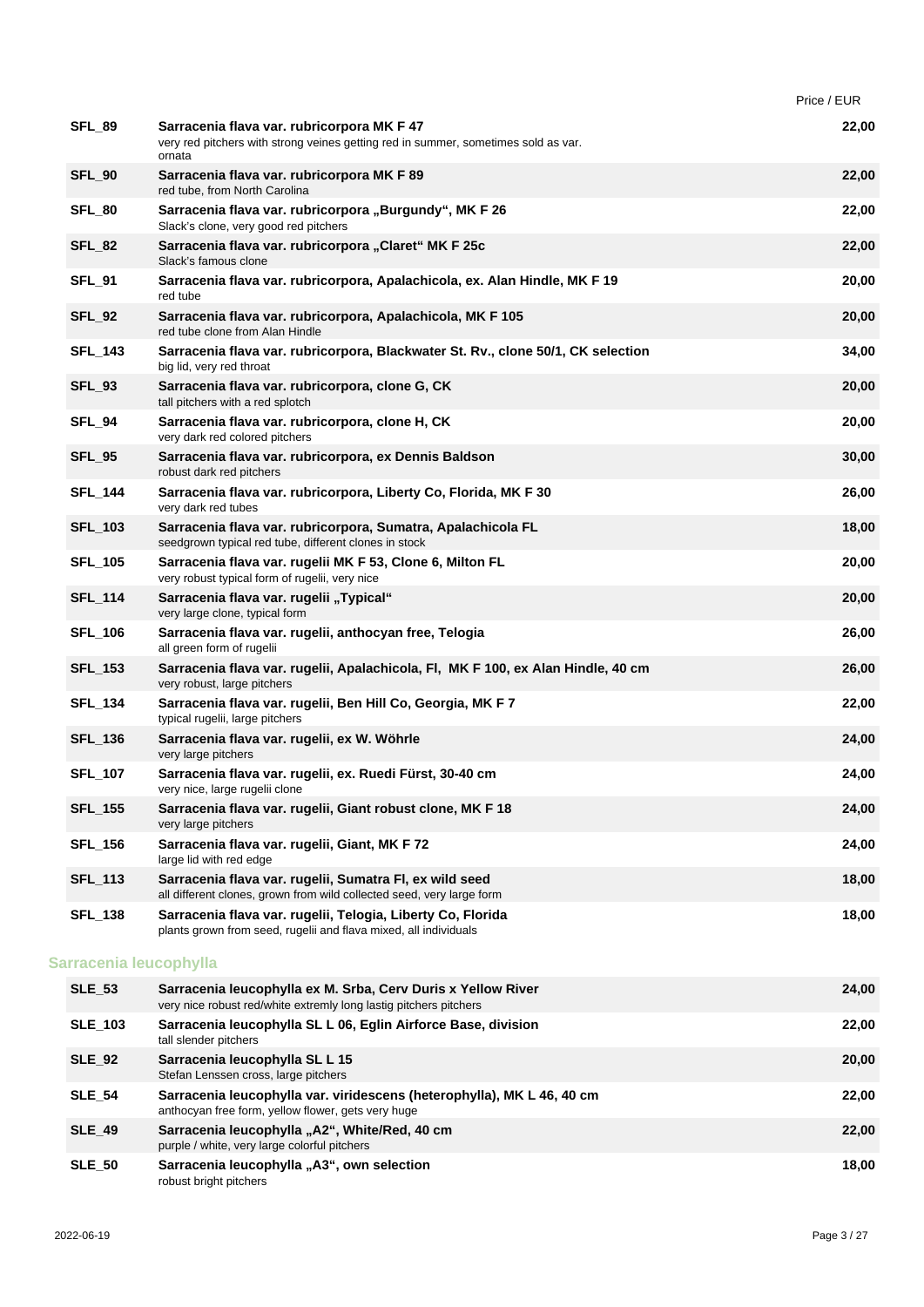|                  |                                                                                                                                                             | Price / EUR |
|------------------|-------------------------------------------------------------------------------------------------------------------------------------------------------------|-------------|
| <b>SLE_82</b>    | Sarracenia leucophylla "Alba # 5, Pink Lip"<br>white, pink lipped, slender pitchers                                                                         | 26,00       |
| $SLE_3$          | Sarracenia leucophylla "Alba" seedgrown plants<br>very white pitchers with some green                                                                       | 26,00       |
| SLE <sub>6</sub> | Sarracenia leucophylla "Ben's Bog", Baldwin Co., iP L 19<br>very tall pitchers with white top                                                               | 22,00       |
| <b>SLE_69</b>    | Sarracenia leucophylla "Big Pink Lip"<br>Pink/white unusual looking pitchers                                                                                | 28,00       |
| SLE_7            | Sarracenia leucophylla "Bonbon"<br>dark pink pitchers in autumn                                                                                             | 26,00       |
| <b>SLE_97</b>    | Sarracenia leucophylla "Cervena druris x Danek D", Mirek Srba clone<br>very colorful and nice plant with extr. long lasting pitchers                        | 22,00       |
| SLE <sub>8</sub> | Sarracenia leucophylla "Giant Autumn Pitchers" own selection<br>very large pink/red and white pitchers, wide opening, colorful and nice                     | 26,00       |
| <b>SLE_12</b>    | Sarracenia leucophylla "Green/White" ex R. Schoch<br>extremely large pitchers, with a high proportion of white                                              | 20,00       |
| <b>SLE_71</b>    | Sarracenia leucophylla "Pink Upper Tube", MK L 43, ex. Martin Cheek<br>pink very large slender pitchers                                                     | 20,00       |
| <b>SLE_77</b>    | Sarracenia leucophylla "Pink Veins", SL L 28<br>red/white tall pitchers                                                                                     | 24,00       |
| <b>SLE_17</b>    | Sarracenia leucophylla "Pubescent Pink", Perdido, Al<br>nice pink colored pitchers, covered with hairs                                                      | 18,00       |
| <b>SLE_19</b>    | Sarracenia leucophylla "Purple and White Giant Form", near Altha, FL., seedgrown, 30 cm<br>grown from seed, nice stongly contrasted pitchers, all different | 18,00       |
| <b>SLE 27</b>    | Sarracenia leucophylla "Red/White" A1, own selection<br>robust autumn pitchers with a big lip                                                               | 24,00       |
| <b>SLE_32</b>    | Sarracenia leucophylla "Red/White", MK L 30<br>nice clone, coming from Viv Topham                                                                           | 18,00       |
| <b>SLE_33</b>    | Sarracenia leucophylla "Red/White", near Semiole, Fl., PW L 33<br>red/white, very fat pitchers                                                              | 20,00       |
| <b>SLE_83</b>    | Sarracenia leucophylla "Red/White", nr. Semiole, Florida, 30 cm<br>seedgrown plants                                                                         | 18,00       |
| <b>SLE 26</b>    | Sarracenia leucophylla "Red", MK L 29<br>tall red pitchers                                                                                                  | 18,00       |
| $SLE_36$         | Sarracenia leucophylla "Schnell's Ghost", divisions<br>white top with green veins, a blush of pink in autumn                                                | 24,00       |
| <b>SLE 40</b>    | Sarracenia leucophylla "Typical Form", 40-50 cm, hardy<br>typical form, from seed, mostly red/white                                                         | 14,00       |
| <b>SLE 87</b>    | Sarracenia leucophylla "Very Large Autumn pitchers", Mobile Co<br>really fat pitchers in autumn                                                             | 20,00       |
| <b>SLE_76</b>    | Sarracenia leucophylla "Very tall pitchers", Perdido Al<br>grown from wild seed, 2 different clones                                                         | 18,00       |
| <b>SLE_42</b>    | Sarracenia leucophylla "White Top", ex Sryba<br>very large white pitchers, different clones available                                                       | 28,00       |
| <b>SLE_56</b>    | Sarracenia leucophylla "X1"<br>tall bright pitchers, own selection, white/red, tall pitcher                                                                 | 20,00       |
| <b>SLE_46</b>    | Sarracenia leucophylla "Yellow Flower"<br>white top with green veins, a blush of pink in autumn                                                             | 20,00       |
| <b>SLE 85</b>    | Sarracenia leucophylla, A1 x Citronelle, own cross<br>Red/White, perfect styled pitchers                                                                    | 18,00       |
| <b>SLE_73</b>    | Sarracenia leucophylla, Baldwin Co., Al, MK L 20a<br>red/white, very tall colorfull pitchers                                                                | 22,00       |
| <b>SLE_57</b>    | Sarracenia leucophylla, Baldwin Co., AI, MK L 20c<br>red/white large pitchers                                                                               | 20,00       |
| <b>SLE_52</b>    | Sarracenia leucophylla, Citronelle Alabama, 40 cm, diff.clones from wild seed, #12<br>diff clones from wild seed, #12                                       | 16,00       |
| <b>SLE_58</b>    | Sarracenia leucophylla, Conecuh Forest, Alabama<br>purple and white robust pitchers                                                                         | 24,00       |
| <b>SLE_59</b>    | Sarracenia leucophylla, Dear Park, Alabama, ex Barth<br>robust red/white pitchers                                                                           | 20,00       |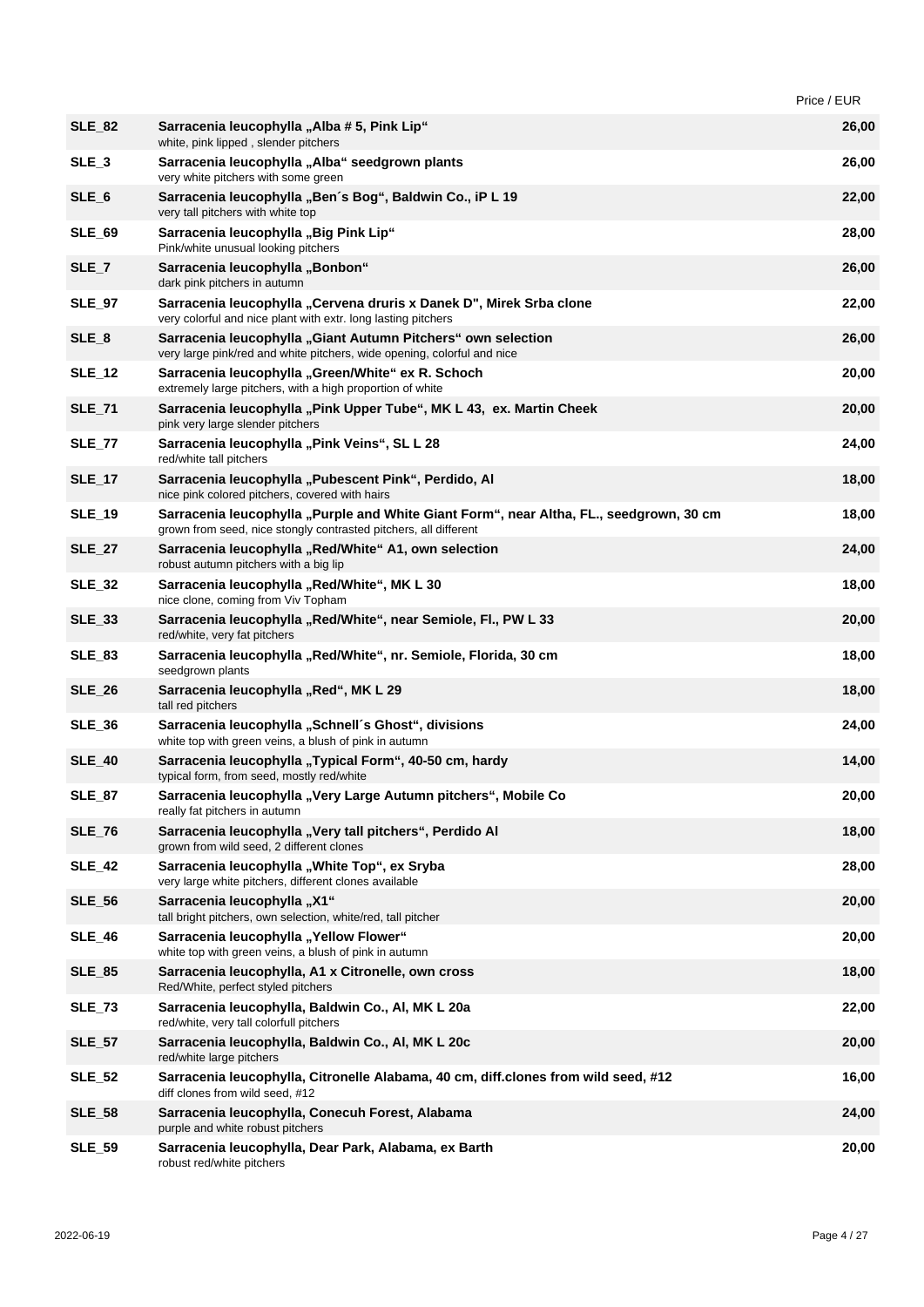|                  |                                                                                                                                                                                     | Price / EUR |       |
|------------------|-------------------------------------------------------------------------------------------------------------------------------------------------------------------------------------|-------------|-------|
| <b>SLE 60</b>    | Sarracenia leucophylla, Eglin Airforce Base, seedgrown<br>seedgrown from wild seed, mostly white/green with some red                                                                |             | 20,00 |
| <b>SLE_62</b>    | Sarracenia leucophylla, Gas Station, Perdido Al.                                                                                                                                    |             | 22,00 |
| <b>SLE_63</b>    | Sarracenia leucophylla, Hurricane Creek, seedgrown plants, 40 cm<br>white/green veined pitchers, looking promising all different clones                                             |             | 28,00 |
| <b>SLE 74</b>    | Sarracenia leucophylla, SL L 15<br>Stefan Lenssen cross, large pitchers                                                                                                             |             | 22,00 |
| <b>SLE 66</b>    | Sarracenia leucophylla, Splinter Hills Bog<br>seed grown from wild seed, most red/white, many mostly very colorful clones                                                           |             | 22,00 |
| <b>SLE 84</b>    | Sarracenia leucophylla, Sumter Co, near Americus, seedgrown plants, 30-40 cm<br>seedlings many different clones                                                                     |             | 18,00 |
| <b>SLE_100</b>   | Sarracenia leucophylla, very tall pitchers, clone 2 ex Dr. König, Germany<br>very large robust pitchers                                                                             |             | 20,00 |
| <b>SLE_89</b>    | Sarracenia leucophylla, Walton Co. x Liberty Bristol, ex M. Sryba<br>colourful, tall pitchers                                                                                       |             | 20,00 |
| Sarracenia minor |                                                                                                                                                                                     |             |       |
| <b>SMI 27</b>    | Sarracenia minor var. minor                                                                                                                                                         |             | 16,00 |
| SMI_7            | Sarracenia minor var. minor f. viridescens, seedgrown<br>cross between clone 1 and 2                                                                                                |             | 22,00 |
| $SMI_2$          | Sarracenia minor var. minor, Benhill GA, Fitzgerald x minor All Green<br>nice colorful plants, if flower is self pollinated, all green plants will be come up in<br>next generation |             | 16,00 |
| <b>SMI_31</b>    | Sarracenia minor var. okefenokeenis, ex Alastair Culham, Reading Clone, 15-20 cm<br>seedgrown plants of the famous large clone                                                      |             | 18,00 |
| <b>SMI_23</b>    | Sarracenia minor var. okefenokeensis "Red Eyes", seedgrown plants, 30cm<br>large pitchers with red windows                                                                          |             | 20,00 |
| <b>SMI 11</b>    | Sarracenia minor var. okefenokeensis (Okefenokee Giant), Typical Form<br>very tall green pitchers; can reach 1 m                                                                    |             | 18,00 |
| <b>SMI_10</b>    | Sarracenia minor var. okefenokeensis "Brown Head"<br>very tall brown headed pitchers, clone from Dr. König Germany                                                                  |             | 22,00 |
| <b>SMI 13</b>    | Sarracenia minor var. okefenokeensis, Chesser Island, Kp 25/2 or Kp 25/1<br>very tall pitchers, selected from wild seed                                                             |             | 26,00 |
| <b>SMI_14</b>    | Sarracenia minor var. okefenokeensis, Georgia<br>seedgrown plants from a very fat, brown headed pitchering okee form, promising !                                                   |             | 18,00 |
| <b>SMI_28</b>    | Sarracenia minor var. okefenokeensis, North of Georgia<br>ex wild seed seedgrown plants, motherplant has beautiful colored pitchers                                                 |             | 18,00 |
| <b>SMI 26</b>    | Sarracenia minor var. okefenokeensis, very large Form, ex A. Amici, 20-30cm<br>seedgrown plants, good color                                                                         |             | 20,00 |
|                  |                                                                                                                                                                                     |             |       |

| <b>SMI 19</b> | Sarracenia minor var. okefenokeensis, Watchtower, (Observation Tower), Okee swamp park, ex K.Keller, 50cm40,00<br>Outstanding clone ! Giant big lidded pitchers |       |
|---------------|-----------------------------------------------------------------------------------------------------------------------------------------------------------------|-------|
| <b>SMI 15</b> | Sarracenia minor, Francis Marion National Park, seedgrown from wild seed                                                                                        | 18.00 |

|               | seedgrown plants from wild seed, different clones                                                          |       |
|---------------|------------------------------------------------------------------------------------------------------------|-------|
| <b>SMI 21</b> | Sarracenia minor, Francis Marion NP, seedgrown plants<br>seedgrown plants all different, nice fat pitchers | 12.00 |

### **Sarracenia oreophila**

| SOR <sub>2</sub> | Sarracenia oreophila "Haevy Veined", Sand Mountain<br>very tall pitchers, many veins                       | 20,00 |
|------------------|------------------------------------------------------------------------------------------------------------|-------|
| SOR <sub>3</sub> | Sarracenia oreophila "Heavy Veined #2", SL O 4<br>selected clone from Stefan Lenssen                       | 20,00 |
| SOR 4            | Sarracenia oreophila "Long Lasting Pitchers"<br>Georgia, Phil Wilson PW OR 04/2                            | 18,00 |
| SOR 5            | Sarracenia oreophila "Pink Lip", SL O 09<br>selected clone from Stefan Lenssen                             | 18,00 |
| SOR 6            | Sarracenia oreophila "Red Throat"<br>shows very red coloration inside the throat                           | 20,00 |
| SOR <sub>7</sub> | Sarracenia oreophila "Slim Phyllodia", MK O 15, Clay Co. NC.<br>unusual clone with short narrow phyllodia  | 18,00 |
| SOR 8            | Sarracenia oreophila "Tall Slender Pitchers"<br>unusual form with slender, flava like pitchers (no hybrid) | 20,00 |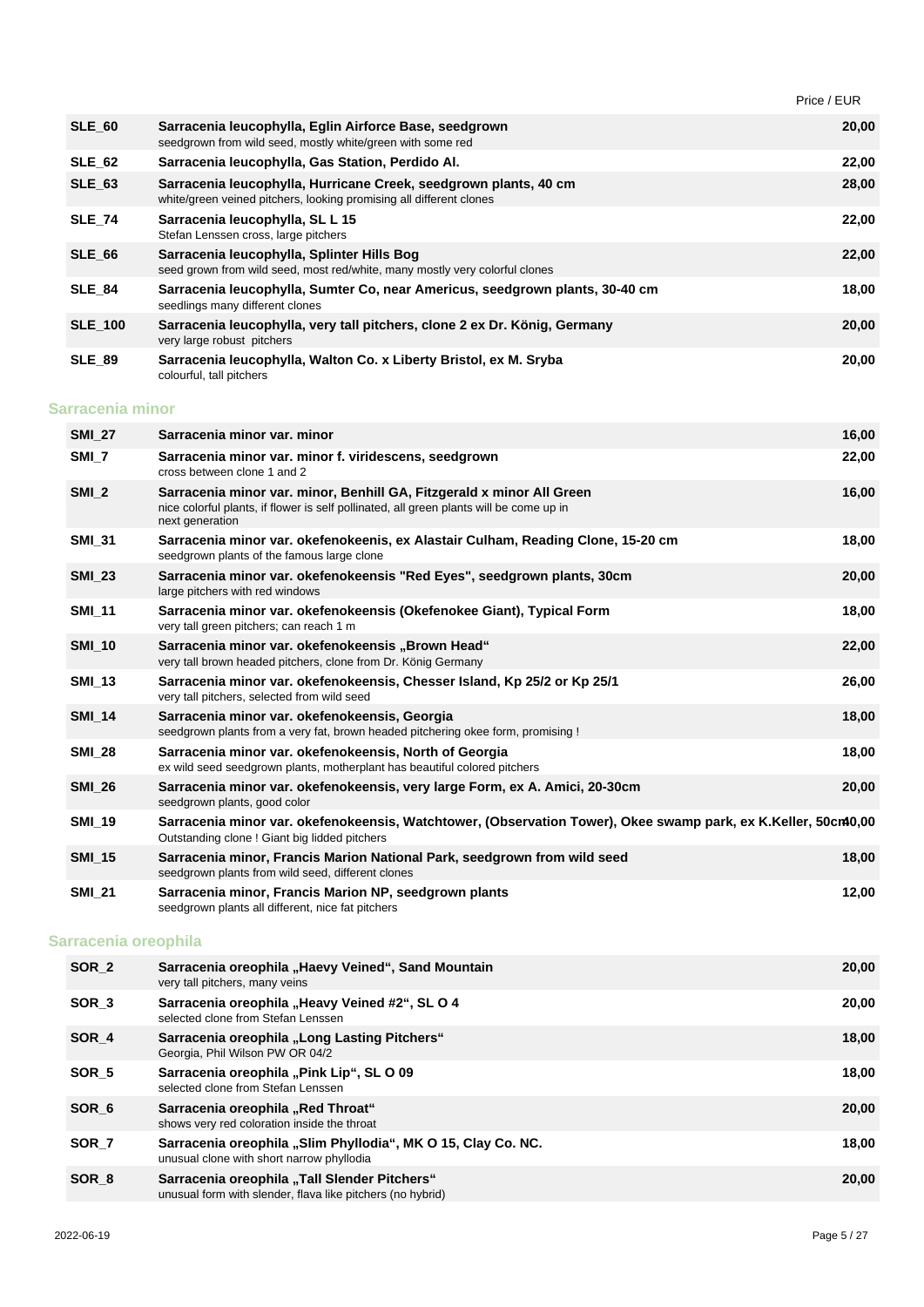|                       |                                                                                                                                                     | Price / EUR |
|-----------------------|-----------------------------------------------------------------------------------------------------------------------------------------------------|-------------|
| <b>SOR_12</b>         | Sarracenia oreophila "Typical form", ex Mazrimas<br>ex Mazrimas, 40cm                                                                               | 18,00       |
| <b>SOR_13</b>         | Sarracenia oreophila "Typical", 40 cm<br>grows good in peat bogs                                                                                    | 18,00       |
| <b>SOR_11</b>         | Sarracenia oreophila, Cherokee Co. SI O 14/3<br>selected be Stefan Lenssen                                                                          | 22,00       |
| <b>SOR_14</b>         | Sarracenia oreophila, Dikalb, Alabama                                                                                                               | 20,00       |
| SOR <sub>_9</sub>     | Sarracenia oreophila, ex Bot. Garden Prague<br>tall veined pitchers with a red mouth                                                                | 18,00       |
| <b>SOR_16</b>         | Sarracenia oreophila, ex J.Kutzer<br>typical form                                                                                                   | 18,00       |
| Sarracenia psittacina |                                                                                                                                                     |             |
| SPS_8                 | Sarracenia psittacina Blackwater State forest, wild collected seed, Nr. 21<br>wild collected seed, Nr. 21, all different clones                     | 18,00       |
| SPS_9                 | Sarracenia psittacina DeSoto NF, near Biloxi rt.15, Harrison Co<br>colorful, slender pitchers                                                       | 18,00       |
| <b>SPS_10</b>         | Sarracenia psittacina var. heterophylla, Wewahitchka, FI, 10-12 cm, seedgrown<br>anthocyan free form, yellow flower                                 | 18,00       |
| <b>SPS_11</b>         | Sarracenia psittacina var. heterophylla, Wewahitchka, FI, 12-15 cm<br>anthocyan free form, yellow flower                                            | 24,00       |
| <b>SPS_17</b>         | Sarracenia psittacina var. okefenokeensis f. viridescens, Sandy Creek Road<br>seedgrown plants, all green giant form, can get 35 cm diameter easily | 26,00       |
| <b>SPS_12</b>         | Sarracenia psittacina var. okefenokeensis "Big Globose Traps", ex Dr. König, divisions<br>very large golf ball size traps, very colourful           | 29,00       |
| <b>SPS_34</b>         | Sarracenia psittacina var. okefenokeensis "Big Globose Traps", ex E. Schlosser, divisions<br>very large golf ball size traps, very colourful        | 29,00       |
| <b>SPS_28</b>         | Sarracenia psittacina var. okefenokeensis "Dark red plant", Liberty Co<br>seedgrown plants from selfed clone 13/1, very dark red and large plants   | 24,00       |
| SPS_2                 | Sarracenia psittacina var. okefenokeensis "Giant", Liberty Co., Sumatra<br>big growing plants, slender pitchers, single clone                       | 24,00       |
| <b>SPS_14</b>         | Sarracenia psittacina var. okefenokeensis "Okee Giant"<br>very big colorful rosettes                                                                | 22,00       |
| <b>SPS_20</b>         | Sarracenia psittacina var. okefenokeensis, Clone 1<br>extremely large growing rosettes, the biggest ones in my collection, up to 50 cm              | 29,00       |
| <b>SPS_21</b>         | Sarracenia psittacina var. okefenokeensis, Clone 2<br>extremely large growing rosettes, the biggest ones in my collection, up to 50 cm              | 29,00       |
| SPS_33                | Sarracenia psittacina var. okefenokeensis, Clone 4<br>extremely large growing rosettes, the biggest ones in my collection, up to 50 cm              | 29,00       |
| <b>SPS_32</b>         | Sarracenia psittacina var. okefenokeensis, Liberty Co<br>Liberty Co, very large plant, pale but colorfull (X1)                                      | 24,00       |
| <b>SPS_35</b>         | Sarracenia psittacina var. okefenokeensis, Sandy Creek Road<br>seedgrown plants, colourful giant form, can get 35 cm diameter easily                | 22,00       |
| <b>SPS_29</b>         | Sarracenia psittacina var. okefenokeensis, seedgrown plants from Lees bot gardens clones, 12cm<br>red pitchers forming giant rosettes               | 20,00       |
| SPS_4                 | Sarracenia psittacina "Orange Flower"<br>colorful plant with orange flower                                                                          | 18,00       |
| $SPS_5$               | Sarracenia psittacina "Red Plant"<br>dark red, seedgrown plants                                                                                     | 18,00       |
| SPS_6                 | Sarracenia psittacina "Red/White"<br>red pitchers with white windows                                                                                | 16,00       |
| SPS_7                 | Sarracenia psittacina "Yellow Flower"<br>glossy plant, very colorful, good size                                                                     | 18,00       |
| <b>SPS_27</b>         | Sarracenia psittacina, Apalchicola Florida, #19 KP                                                                                                  | 18,00       |
| <b>SPS_25</b>         | Sarracenia psittacina, Blackwater State forest, Bear Lake, Fl. # 20<br>wild collected seed, Nr. 20, all different clones                            | 18,00       |
| <b>SPS_26</b>         | Sarracenia psittacina, Wewahitchka FI, seedgrown 10-12cm                                                                                            | 18,00       |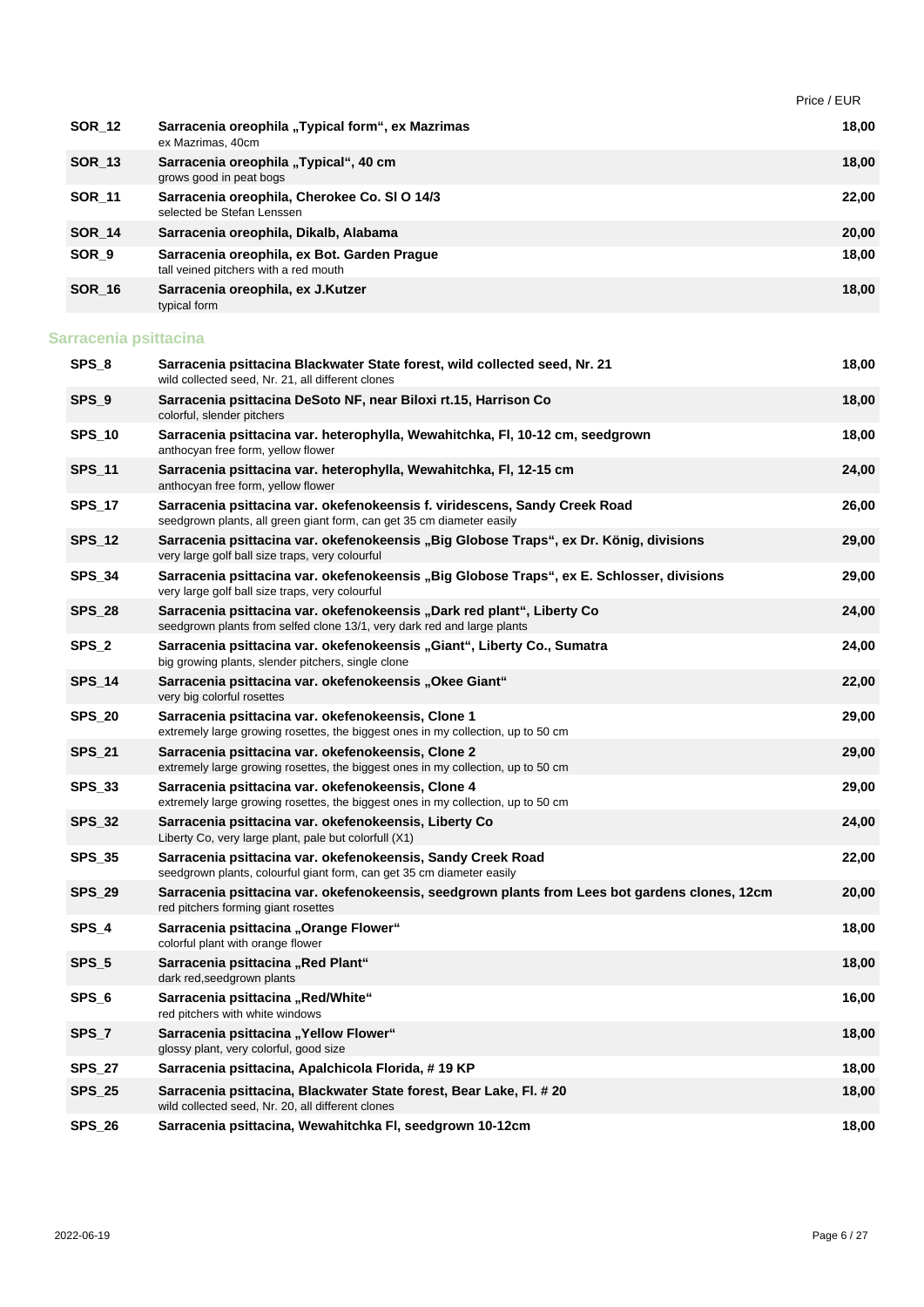### **Sarracenia purpurea**

| SPU_6             | Sarracenia purpurea ssp. purp. "Nearly Veinless Plant"<br>pale yellow plant, slow grower                                                                                                  | 18,00 |
|-------------------|-------------------------------------------------------------------------------------------------------------------------------------------------------------------------------------------|-------|
| <b>SPU_10</b>     | Sarracenia purpurea ssp. purpurea f. heterophylla, 10-12 cm<br>anthocyan free plants, hardy bog plant                                                                                     | 18,00 |
| <b>SPU_40</b>     | Sarracenia purpurea ssp. purpurea var. heterophylla x purpurea Veinless, 15 cm<br>pitchers are veinless and green/yellow colored                                                          | 20,00 |
| <b>SPU_50</b>     | Sarracenia purpurea ssp. purpurea var. heterophylla, 15-20 cm<br>all green plants                                                                                                         | 24,00 |
| SPU_7             | Sarracenia purpurea ssp. purpurea "Extremly dense form"<br>forms clusters of medium sized, brownish pitchers                                                                              | 16,00 |
| SPU_9             | Sarracenia purpurea ssp. purpurea "Veinless Plant"<br>pale yellow plants, completely veinless even in full sun, bright orange in winter                                                   | 28,00 |
| <b>SPU_14</b>     | Sarracenia purpurea ssp. purpurea, 10-12 cm<br>hardy bog plant, forms dark red colored clumps                                                                                             | 16,00 |
| <b>SPU_13</b>     | Sarracenia purpurea ssp. purpurea, 20-25 cm<br>very large plants, hardy bog plant                                                                                                         | 20,00 |
| <b>SPU_20</b>     | Sarracenia purpurea ssp. venosa Reedy Creek x montana Jackson Co<br>seedgrown plants, own cross, really nice plants with wavy lids                                                        | 22,00 |
| <b>SPU_23</b>     | Sarracenia purpurea ssp. venosa var burkei luteola x venosa f. yellow flower<br>beautyfull plants with bright red and fat pitchers, which are completely pubescent,<br>super plants !     | 24,00 |
| <b>SPU_21</b>     | Sarracenia purpurea ssp. venosa var. burkei f. luteola, 12-15 cm<br>all green burkei, big globose traps, divisions                                                                        | 24,00 |
| SPU_2             | Sarracenia purpurea ssp. venosa var. burkei "Completely Veinless Plants", seedgrown plants, 10-12 cm<br>no veins at all, gets completely orange in winter, similar to Melissa Mazur Clone | 26,00 |
| SPU <sub>_3</sub> | Sarracenia purpurea ssp. venosa var. burkei "Completely Veinless Plants", seedgrown plants, 12-15 cm<br>no veins at all, gets completely orange in winter, similar to Melissa Mazur Clone | 30,00 |
| <b>SPU_26</b>     | Sarracenia purpurea ssp. venosa var. burkei, 10-12 cm<br>good grower, unusual colored flower                                                                                              | 16,00 |
| <b>SPU_54</b>     | Sarracenia purpurea ssp. venosa var. montana KPC x MK pv19, M. Srba cross, 10-14 cm<br>strong veined plants, good grower, seedgrown plants                                                | 29,00 |
| <b>SPU_44</b>     | Sarracenia purpurea ssp. venosa var. montana Leiden x KPC M. Srba cross, 10-14 cm<br>strong veined plants, good grower, seedgrown plants                                                  | 29,00 |
| <b>SPU_43</b>     | Sarracenia purpurea ssp. venosa var. montana MK pv19 x KPC M.Srba cross, 10-14 cm<br>strong veined plants, good grower, seedgrown plants                                                  | 29,00 |
| <b>SPU_30</b>     | Sarracenia purpurea ssp. venosa var. montana, Oakey Mt, Rabun Co., Georgia, 8-10 cm<br>very colorful green/deep red veined pitchers                                                       | 20,00 |
| <b>SPU_31</b>     | Sarracenia purpurea ssp. venosa var. pallidiflora (antho free), 10-12 cm<br>the true anthocyan free form of P. venosa, very good grower                                                   | 18,00 |
| <b>SPU_32</b>     | Sarracenia purpurea ssp. venosa var. pallidiflora (antho free), 15-20 cm<br>the true anthocyan free form of P. venosa, very good grower                                                   | 22,00 |
| <b>SPU_18</b>     | Sarracenia purpurea ssp. venosa "All Red" North of Supply (Green Swamp)<br>seedgrown plants, very red form                                                                                | 20,00 |
| <b>SPU_52</b>     | Sarracenia purpurea ssp. venosa "Buddha Belly seedgrown", 10-14 cm<br>seedgrown plants from selfed Buddha Belly, all red globose form, very close to the<br>motherplant!                  | 39,00 |
| SPU_1             | Sarracenia purpurea ssp. venosa "Buddha Belly seedgrown", 8-10 cm<br>seedgrown plants from selfed Buddha Belly, all red globose form, very close to the<br>motherplant!                   | 29,00 |
| <b>SPU_45</b>     | Sarracenia purpurea ssp. venosa "Dark red, Ruffled Lid", 12-14 cm<br>seedgrown plants, very red form with ruffled lids                                                                    | 22,00 |
| <b>SPU_38</b>     | Sarracenia purpurea ssp. venosa "Minor Black", ex T. Carow<br>compact growing, very dark red form with white hairs inside the pitcher                                                     | 20,00 |
| <b>SPU_46</b>     | Sarracenia purpurea ssp. venosa "Pale Yellow Plant", 10-15 cm<br>pv veinless x venosa wavy lid                                                                                            | 18,00 |
| <b>SPU_53</b>     | Sarracenia purpurea ssp. venosa "Pale Yellow Plant", 15-20 cm<br>pv veinless x venosa wavy lid                                                                                            | 26,00 |
| <b>SPU_19</b>     | Sarracenia purpurea ssp. venosa "Ruffled Lid"<br>seedgrown plants, very red form (ww)                                                                                                     | 18,00 |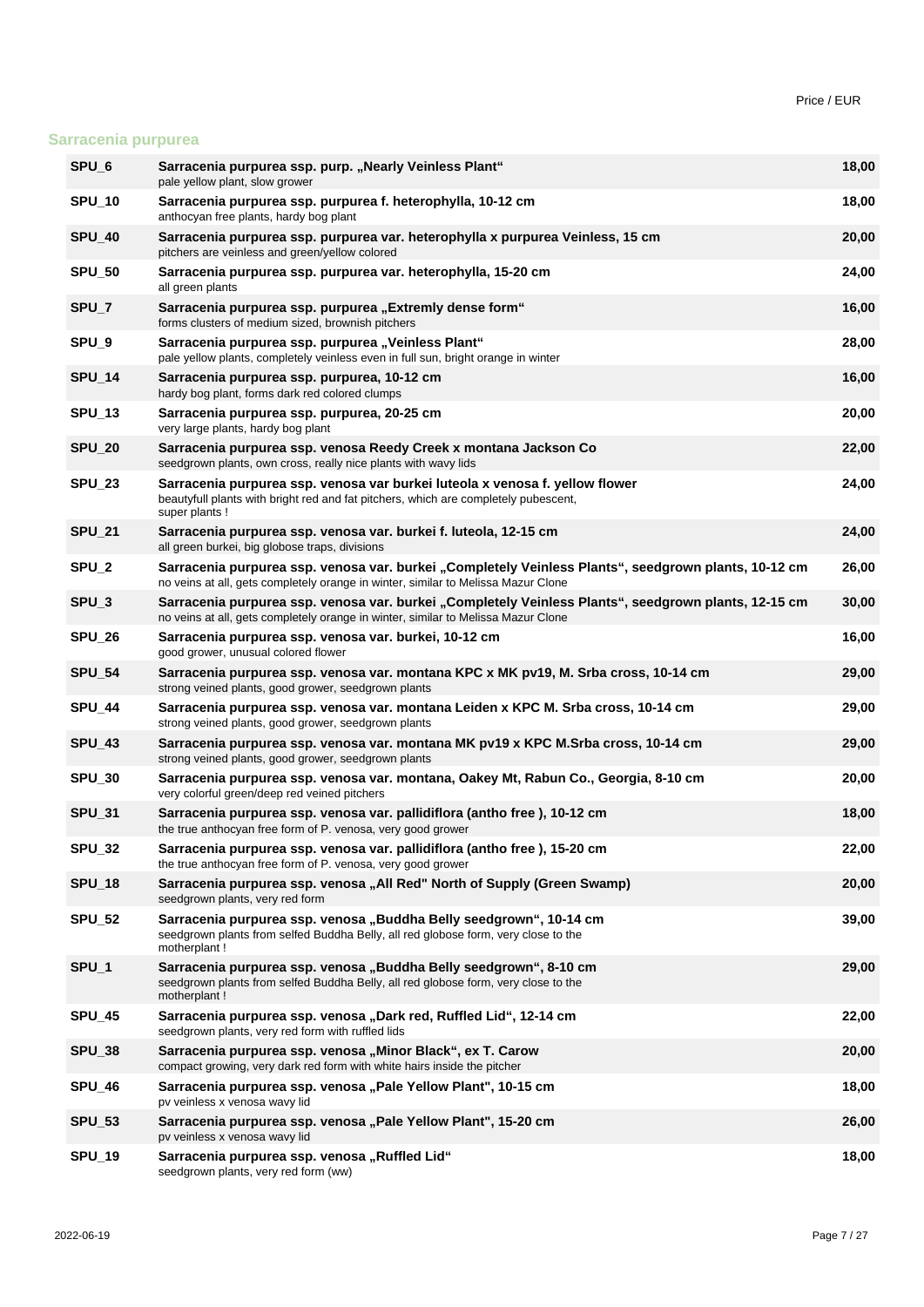Price / EUR

| <b>SPU_39</b>     | Sarracenia purpurea ssp. venosa "Wavy lid" x ssp. venosa "Buddha Belly" 10-12 cm<br>red wavy lids                      | 24,00 |
|-------------------|------------------------------------------------------------------------------------------------------------------------|-------|
| <b>SPU_33</b>     | Sarracenia purpurea ssp. venosa, 10-12 cm seedgrown plants<br>seedgrown plants, very different individuums             | 16,00 |
| <b>SPU 34</b>     | Sarracenia purpurea ssp. venosa, Carteret Co., 10-14 cm<br>seedgrown plants from wild seeds                            | 20,00 |
| <b>SPU_17</b>     | Sarracenia purpurea ssp. venosa, Green Swamp NC                                                                        | 20,00 |
| <b>SPU_35</b>     | Sarracenia purpurea ssp. venosa, Old Dock, Columbus Co., 10-12 cm<br>seedgrown plants, very red pitchers               | 18,00 |
| <b>SPU 56</b>     | Sarracenia purpurea ssp. venosa, Old Dock, Columbus Co., 12-18 cm<br>seedgrown plants, very red pitchers               | 24,00 |
| <b>SPU_37</b>     | Sarracenia purpurea ssp. venosa, Sheely Pond, Edm. Lexington Co.<br>relic plants, fall line, very red plants !         | 24,00 |
| Sarracenia rubra  |                                                                                                                        |       |
| SRU <sub>_2</sub> | Sarracenia rubra ssp. alabamensis, 30 cm, good autumn grower<br>big yellow pitchers, good autumn grower                | 18,00 |
| SRU <sub>9</sub>  | Sarracenia rubra ssp. gulfensis f. luteoviridis (heterophylla)<br>anthocyan free form, yellow flower                   | 16,00 |
| SRU <sub>5</sub>  | Sarracenia rubra ssp. gulfensis "Dark Tall pitchers"<br>very dark pitchers, which last over winter                     | 18,00 |
| <b>SRU_33</b>     | Sarracenia rubra ssp. gulfensis "Fat Pitchers"<br>stocky plants with really fat pitchers                               | 16,00 |
| SRU <sub>6</sub>  | Sarracenia rubra ssp. gulfensis "Giant Form" ex T. Carow<br>very dark, extremely tall pitchers, very showy plant       | 20,00 |
| SRU <sub>_7</sub> | Sarracenia rubra ssp. gulfensis "Stocky", 15-20 cm<br>small growing gulfensis type, stocky form ex. E. König           | 14,00 |
| <b>SRU_34</b>     | Sarracenia rubra ssp. gulfensis "Very Dark Red Pitchers"                                                               | 20,00 |
| SRU_8             | Sarracenia rubra ssp. gulfensis "Wavy Lid Giant Form", iP R 27<br>dark red, tall pitchers                              | 20,00 |
| <b>SRU_13</b>     | Sarracenia rubra ssp. ionesii, 25-30 cm<br>typical form                                                                | 18,00 |
| <b>SRU_14</b>     | Sarracenia rubra ssp. ionesii, Caesar's head<br>slender pitchers, very dark autumn coloration                          | 18,00 |
| <b>SRU_16</b>     | Sarracenia rubra ssp. rubra "All Green", 20 cm, White Water Creek<br>all green form, short stock pitchers              | 18,00 |
| <b>SRU_27</b>     | Sarracenia rubra ssp. rubra "Ancestral Form", Crawford Co., PW RR 01"                                                  | 16,00 |
| <b>SRU_18</b>     | Sarracenia rubra ssp. rubra "Long Lidded Form", MK RR 4<br>tall plant with extremely long lids                         | 18,00 |
| <b>SRU_19</b>     | Sarracenia rubra ssp. rubra "Long Lidded Form", North Carolina, ex wild seed<br>seedgrown plants, all different clones | 16,00 |
| <b>SRU_20</b>     | Sarracenia rubra ssp. rubra, Ash Co<br>nice typical form                                                               | 16,00 |
| <b>SRU 28</b>     | Sarracenia rubra ssp. rubra, ex Erbacher                                                                               | 14,00 |
| <b>SRU_29</b>     | Sarracenia rubra ssp. rubra, nr. Sneads Ferry, Onslow Co, NC<br>very nice small rubra                                  | 16,00 |
| <b>SRU_22</b>     | Sarracenia rubra ssp. wherry "Chatom Giant", MK RW 6<br>forms pitchers up to 60 cm                                     | 20,00 |
| <b>SRU 24</b>     | Sarracenia rubra ssp. wherry "Orange Flower"<br>typical wherry with an orange flower                                   | 16,00 |
| <b>SRU_26</b>     | Sarracenia rubra ssp. wherry "Yellow Flower"<br>yellow flowered form                                                   | 16,00 |
| <b>SRU_30</b>     | Sarracenia rubra ssp. wherry, 20-25 cm<br>typical form                                                                 | 16,00 |
|                   |                                                                                                                        |       |

#### **Sarracenia Hybrids**

| <b>SHY 58</b> | Sarracenia (leucophylla x alata) x Leah Wilkerson<br>white lid and a prominent red splotch in the neck | 16.00 |
|---------------|--------------------------------------------------------------------------------------------------------|-------|
| SHY 2         | Sarracenia leucophylla AF x alata AF, 30 cm<br>own cross, all green, very pubescent plants             | 20.00 |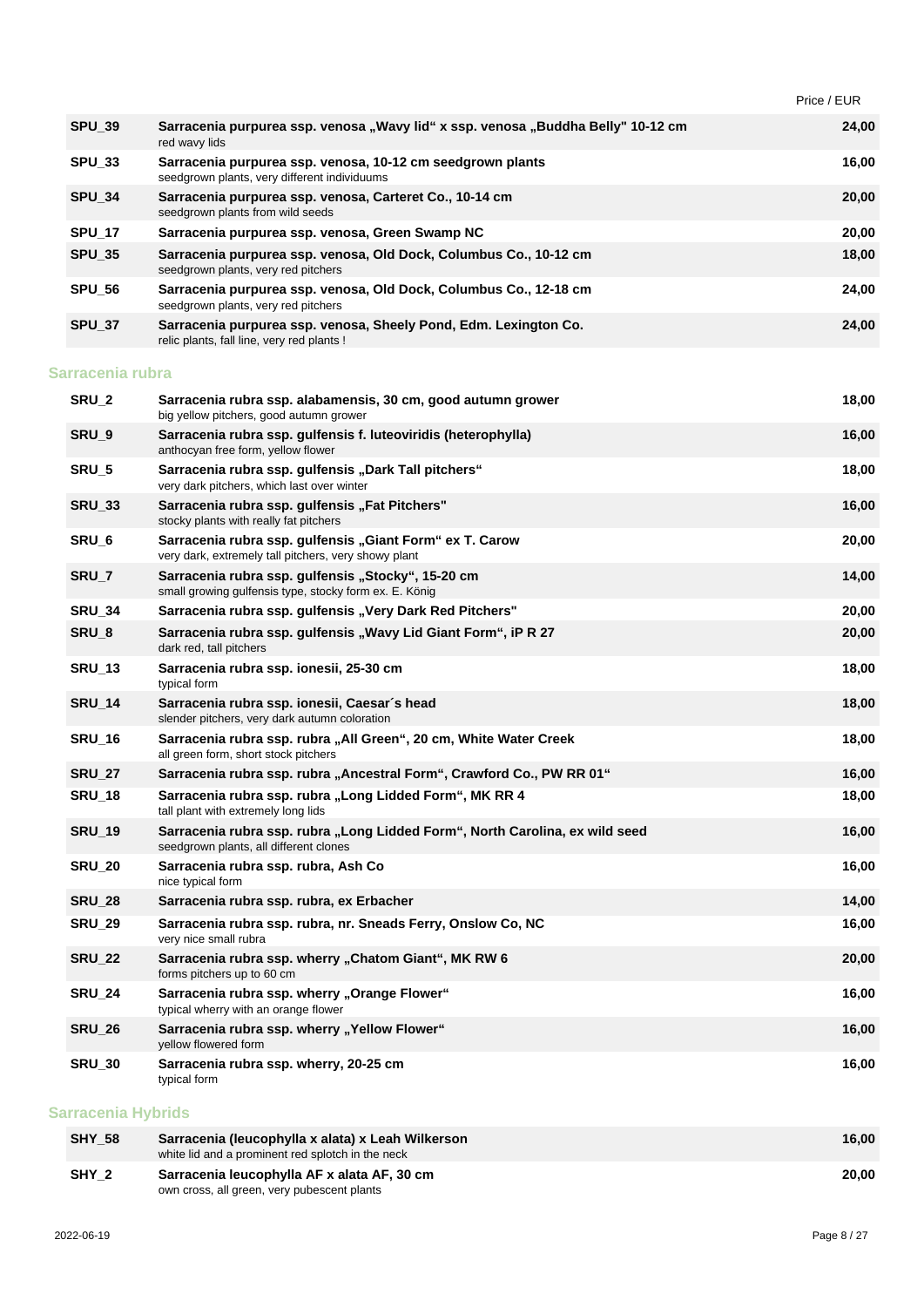| Price / EUR |
|-------------|
|-------------|

| <b>SLE 90</b>    | Sarracenia leucophylla Helmuth's Delight x Perdido Alabama, seedgrown, 30-40 cm<br>seed grown plants, colorfull red/green seedlings, all different clones               | 22,00 |
|------------------|-------------------------------------------------------------------------------------------------------------------------------------------------------------------------|-------|
| SHY_1            | Sarracenia leucophylla x alata<br>different clones from seed                                                                                                            | 18,00 |
| <b>SHY_13</b>    | Sarracenia leucophylla x oreophila<br>nice plant, easy grower                                                                                                           | 18,00 |
| <b>SHY_14</b>    | Sarracenia oreophila x flava<br>similar to oreophila, easy grower                                                                                                       | 18,00 |
| <b>SHY_17</b>    | Sarracenia x Brook's Hybrid MK H7<br>should be one of the tallest Sarracenias at all                                                                                    | 20,00 |
| <b>SHY_51</b>    | Sarracenia x Carnilandia, flava red tube x oreophila<br>large red pitchers, good grower                                                                                 | 24,00 |
| <b>SHY_52</b>    | Sarracenia x formosa Red, leucophylla x rubra<br>colorful plants                                                                                                        | 14,00 |
| <b>SHY_46</b>    | Sarracenia x gilpinii AF<br>large growing, all green plant                                                                                                              | 16,00 |
| <b>SHY_22</b>    | Sarracenia x Green Monster<br>all green form of x excellens, involving minor var. okeefenokeensis, all green                                                            | 20,00 |
| <b>SHY_43</b>    | Sarracenia x leucophylla AF x flava rugelii Telogia AF, 30 cm<br>all green plants                                                                                       | 18,00 |
| <b>SHY_42</b>    | Sarracenia x leucophylla x psittacina, Citronelle Al<br>very colorfull traps                                                                                            | 14,00 |
| <b>SHY_53</b>    | Sarracenia x leucophylla x Wilkerson White Knight<br>all different from seed                                                                                            | 20,00 |
| <b>SHY_25</b>    | Sarracenia x mitchelliana "All Green", purp f. pallidiflora x leuco all green<br>own cross, purp f. pallidiflora x leuco all green, all green plants, nice ruffled lids | 18,00 |
| <b>SHY_26</b>    | Sarracenia x Mitchelliana "Red", 20 cm<br>seedgrown plants, all different clones                                                                                        | 18,00 |
| <b>SHY_24</b>    | Sarracenia x mitchelliana "All Green", purp f. luteola x leuco all green<br>own cross, purp f. luteola x leuco all green, all green plants, nice ruffled lids           | 18,00 |
| <b>SHY_57</b>    | Sarracenia x moorei "Leah Wilkerson", 25-30 cm                                                                                                                          | 30,00 |
| <b>SHY_12</b>    | Sarracenia x moorei "Leah Wilkerson", adult plants<br>only a few plants available                                                                                       | 50,00 |
| <b>SHY_32</b>    | Sarracenia x moorei "Leiden", 30-40 cm<br>nice more with a red splotch                                                                                                  | 28,00 |
| <b>SHY_33</b>    | Sarracenia x moorei "Red/White", 30-40 cm<br>own cross                                                                                                                  | 16,00 |
| <b>SHY_34</b>    | Sarracenia x moorei All Green, anthocyan free form, 40 cm, All Green !<br>own cross, flava All Green Shallote x leuco L46 Mk, green/white pitchers                      | 18,00 |
| <b>SHY_59</b>    | Sarracenia x moorei L 50, Cedric Azais<br>yellow pitcher with red blotch                                                                                                | 60,00 |
| <b>SHY_60</b>    | Sarracenia x moorei Timothy King<br>beautiful red contrasted with white pitchers                                                                                        | 80,00 |
| <b>SHY_39</b>    | Sarracenia x moorei, Cedric Azais L 41<br>tall pitchers with red blotch                                                                                                 | 20,00 |
| <b>SHY_55</b>    | Sarracenia x moorei, ex Marc Verdyk                                                                                                                                     | 16,00 |
| <b>SHY_47</b>    | Sarracenia x psittacina x leucophylla "Giant clone", Citronelle, Al<br>selected Clone, 30 cm pitchers                                                                   | 38,00 |
| <b>SHY_48</b>    | Sarracenia x swaniana Red Plants                                                                                                                                        | 16,00 |
| <b>SHY_56</b>    | Sarracenia x Very Veiny Hybrid<br>upright groth very nice plants, ex Klaus Ivanez                                                                                       | 16,00 |
| <b>Nepenthes</b> |                                                                                                                                                                         |       |
|                  |                                                                                                                                                                         |       |

| N 111          | N. adrianii, Java, 10-14 cm<br>seedgrown                                       | 28.00 |
|----------------|--------------------------------------------------------------------------------|-------|
| N 62           | N. adrianii, Java, 8-10 cm<br>seedgrown                                        | 26,00 |
| N <sub>3</sub> | N. albomarginata "All Red Plant", red plant and pitcher, 10-12 cm<br>seedgrown | 18.00 |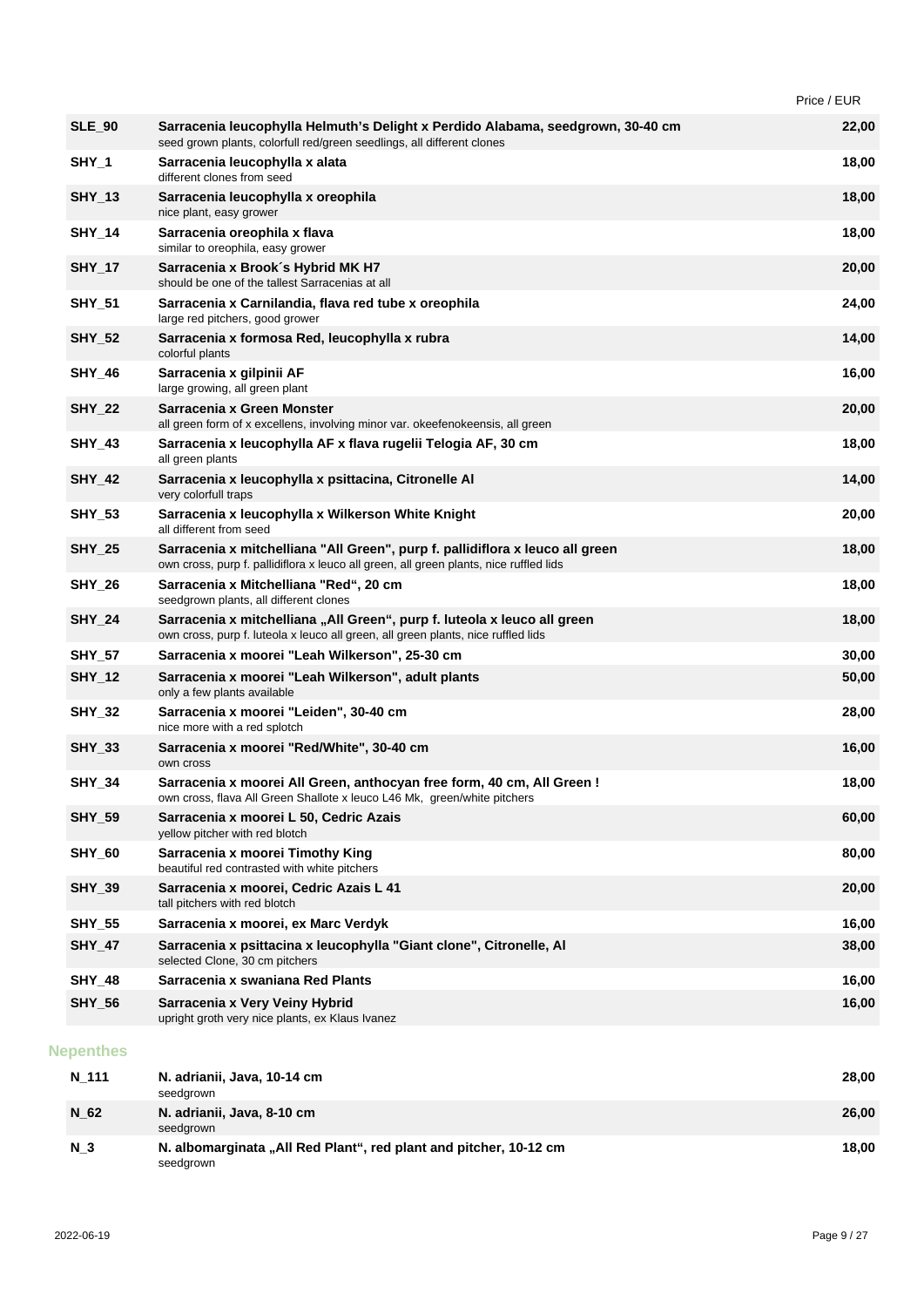Price / EUR

| $N_{166}$          | N. albomarginata "Reddish/Grey pubescent pitchers", 15-20 cm (tc)<br>Lowland plant, the one with the white ring, reddish/grey pubescent pitchers | 24,00 |
|--------------------|--------------------------------------------------------------------------------------------------------------------------------------------------|-------|
| $N_{-}12$          | N. bicalcarata, 15+ cm                                                                                                                           | 24,00 |
| $N_{172}$          | N. bokorensis, 10-12 cm                                                                                                                          | 24,00 |
| N 13               | N. bongso (different seed batch), 10-12 cm, seedgrown<br>seedgrown                                                                               | 28,00 |
| N <sub>_113</sub>  | N. burbidgeae, Mt. Tambuyukon, 6-8 cm<br>seedgrown                                                                                               | 32,00 |
| N <sub>_1</sub> 83 | N. carunculata var. robusta, 8-10 cm<br><b>Highland species</b>                                                                                  | 38,00 |
| N <sub>_167</sub>  | N. dubia, 12-15 cm, Malea, Sumatra<br><b>Highland species</b>                                                                                    | 60,00 |
| N_164              | N. dubia, 8-10 cm, Malea, Sumatra<br><b>Highland species</b>                                                                                     | 48,00 |
| $N_{163}$          | N. flava, 12 cm<br>Highland species, little orange pitchers                                                                                      | 48,00 |
| $N_{115}$          | N. glabrata, 10-14 cm                                                                                                                            | 20,00 |
| $N_{142}$          | N. glabrata, 20 cm                                                                                                                               | 34,00 |
| $N_{.18}$          | N. glabrata, 8-10 cm                                                                                                                             | 20,00 |
| $N_{171}$          | N. glabrata, Katopasa, 10-14 cm                                                                                                                  | 24,00 |
| N_162              | N. inermis, 6-7 cm<br>Highland species, G. Gadut                                                                                                 | 48,00 |
| $N_{Z}$ 75         | N. izumiae, 12-15 cm                                                                                                                             | 32,00 |
| $N_{178}$          | N. longiptera, Diary Region, 10-12 cm                                                                                                            | 34,00 |
| $N_{23}$           | N. Iowii, Gunung Trus Madi, 6-7 cm                                                                                                               | 38,00 |
| $N_{26}$           | N. macfarlanei, Gunung Brinchang, 6-8 cm<br>seedgrown, hybrids possible                                                                          | 24,00 |
| $N_28$             | N. maxima "Large Form", Sulawesi, 25 cm<br>ex Taiwan                                                                                             | 28,00 |
| N <sub>_146</sub>  | N. maxima "Wavy leaf", own seed<br>seedgrown, 10-12 cm                                                                                           | 30,00 |
| $N_{30}$           | N. minima, Lake Poso, 10-14 cm                                                                                                                   | 24,00 |
| $N_31$             | N. minima, Lake Poso, 8-10 cm                                                                                                                    | 18,00 |
| $N_{143}$          | N. orbiculata (=globosa), 20 cm                                                                                                                  | 22,00 |
| $N_{.}84$          | N. platychila, 6-8 cm<br>seedgrown                                                                                                               | 38,00 |
| $N_{150}$          | N. platychila, 8-12 cm<br>seedgrown                                                                                                              | 44,00 |
| $N_85$             | N. rafflesiana "Typical form", 10-15 cm<br>seedgrown                                                                                             | 16,00 |
| $N_{179}$          | N. spec. Harau Valley, 10-14 cm                                                                                                                  | 28,00 |
| $N_{.49}$          | N. talangensis, 5-7 cm<br>seedgrown                                                                                                              | 34,00 |
| $N_{176}$          | N. truncata Lowland x Highland Red, 8-10 cm                                                                                                      | 38,00 |
| $N_{131}$          | N. truncata, new location, Malimumu, Philippines<br>seedgrown, 6-10 cm                                                                           | 38,00 |
| N_184              | N. veitchii Maliau, 10-15 cm<br>intermediate species, this is the tree climbing form from Maliau forest                                          | 68,00 |
| $N_{56}$           | N. ventricosa, cutting, 15-20 cm<br>cutting                                                                                                      | 24,00 |
| $N_{53}$           | N. zakriana (fusca), Tambunan Road, 10-15 cm<br>seedgrown                                                                                        | 28,00 |
| $N_{168}$          | N. zakriana (fusca), Tambunan Road, 25 cm<br>seedgrown                                                                                           | 38,00 |
| $N_{114}$          | N. zakriana (fusca), Tambunan Road, 6-8 cm<br>seedgrown                                                                                          | 18,00 |
| $N_{156}$          | N. zakriana (fusca), Tambunan Road, 8-10 cm<br>seedgrown                                                                                         | 22,00 |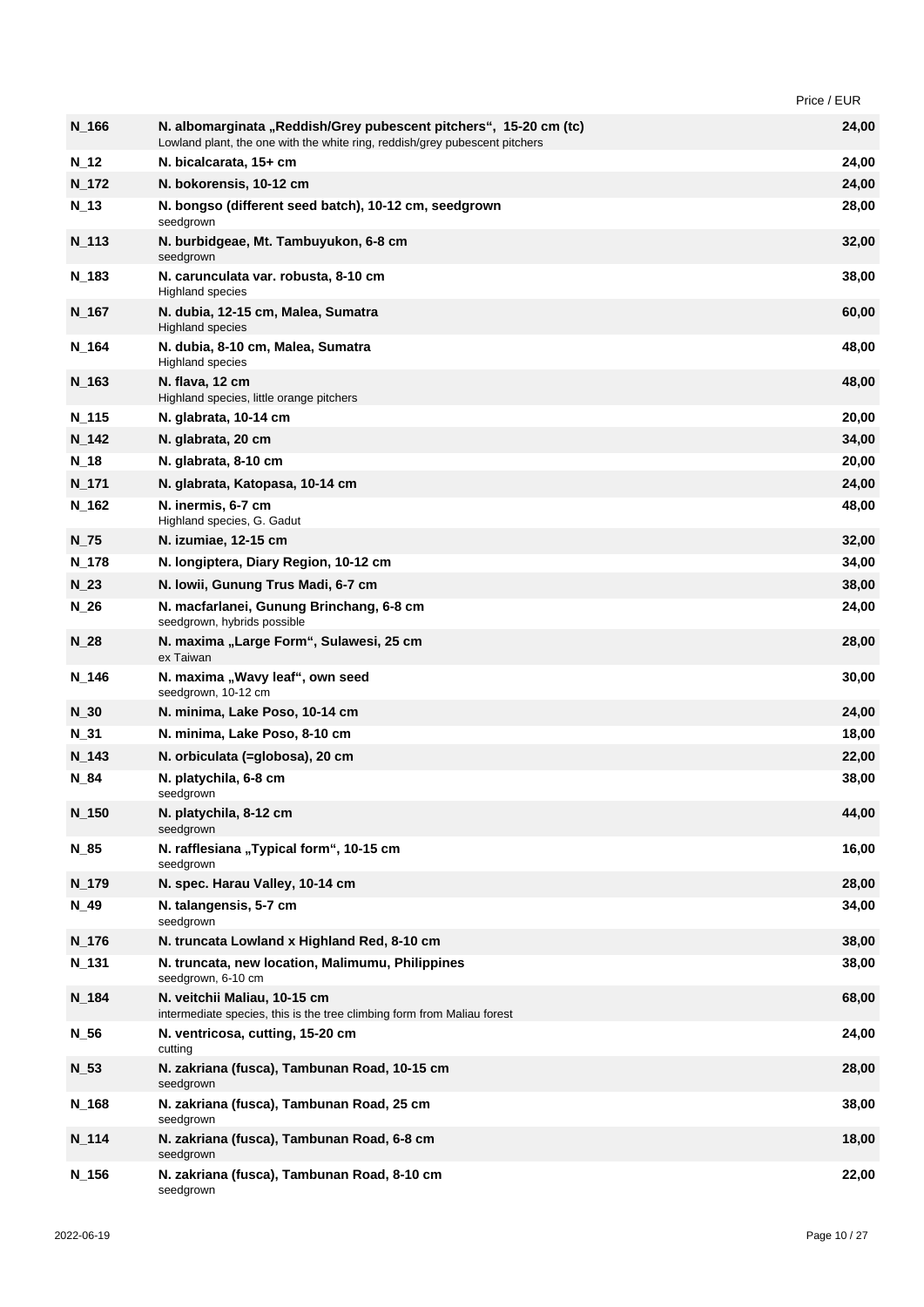# **Nepenthes Hybrids**

| <b>NHY_158</b>   | N. (mira x tenuis) x hamata, 10-12 cm                                                      | 34,00 |
|------------------|--------------------------------------------------------------------------------------------|-------|
| <b>NHY_155</b>   | seedgrown<br>N. (naga x dubia) x vogelii, 7-10 cm                                          | 38,00 |
| <b>NHY_151</b>   | seedgrown, nice brown/red plants<br>N. (spathulata x clipeata) x (veitchii x lowii), 10 cm | 22,00 |
|                  | seedgrown                                                                                  |       |
| <b>NHY 68</b>    | N. adnata x tenuis, 10-14 cm<br>seedgrown                                                  | 22,00 |
| <b>NHY_56</b>    | N. adnata x tenuis, 20-25 cm<br>seedgrown                                                  | 28,00 |
| <b>NHY_152</b>   | N. adrianii x (lowii x campanulata), 8-10 cm<br>seedgrown                                  | 22,00 |
| <b>NHY 145</b>   | N. adrianii x xTrusmadiensis, 15-20 cm<br>seedgrown                                        | 58,00 |
| <b>NHY_146</b>   | N. adrianii x xTrusmadiensis, 20-30 cm<br>seedgrown                                        | 68,00 |
| <b>NHY 87</b>    | N. adrianii x xTrusmadiensis, 8-10 cm<br>seedgrown                                         | 48,00 |
| NHY <sub>2</sub> | N. bongso x (lowii x campanulata), 12-15 cm<br>seedgrown, wide open black pitchers         | 60,00 |
| <b>NHY 89</b>    | N. boshiana x veitchii, 10 cm<br>seedgrown                                                 | 20,00 |
| <b>NHY_139</b>   | N. boshiana x veitchii, 10-15 cm<br>seedgrown                                              | 28,00 |
| <b>NHY 121</b>   | N. copelandii x Iowii, 12-15 cm<br>seedgrown                                               | 38,00 |
| <b>NHY_134</b>   | N. copelandii x Iowii, 20-25 cm<br>seedgrown                                               | 42,00 |
| <b>NHY_72</b>    | N. copelandii x Iowii, 8-12 cm<br>seedgrown                                                | 32,00 |
| <b>NHY_153</b>   | N. copelandii x peltata, 10-15 cm<br>seedgrown                                             | 26,00 |
| <b>NHY_90</b>    | N. copelandii x tenuis, 20 cm                                                              | 36,00 |
| <b>NHY_26</b>    | N. copelandii x veitchii candy, 12-15 cm, seedgrown                                        | 30,00 |
| <b>NHY_75</b>    | N. glandulifera x (lowii x veitchii), 5-7 cm<br>seedgrown                                  | 28,00 |
| <b>NHY 93</b>    | N. glandulifera x (lowii x veitchii), 8-10 cm<br>seedgrown                                 | 32,00 |
| NHY_169          | N. glandulifera x boshiana, 10-12 cm<br>seedgrown                                          | 24,00 |
| <b>NHY_167</b>   | N. glandulifera x clipeata, 10-15 cm<br>seedgrown                                          | 28,00 |
| <b>NHY_164</b>   | N. glandulifera x mollis, 8-10 cm<br>seedgrown                                             | 24,00 |
| <b>NHY_137</b>   | N. glandulifera x spectabilis, 8-10 cm<br>seedgrown                                        | 26,00 |
| NHY_5            | N. glandulifera x veitchii, 8-12 cm<br>seedgrown                                           | 26,00 |
| <b>NHY_96</b>    | N. glandulifera x xtrusmadiensis, 8-10 cm<br>seedgrown                                     | 48,00 |
| <b>NHY_66</b>    | N. gymnamphora x tenuis, 10 cm                                                             | 28,00 |
| <b>NHY_126</b>   | N. hamata x undulatifolia, 6-8 cm<br>Highland plant, very nice toothy and globose pitchers | 38,00 |
| <b>NHY_45</b>    | N. Iowii x ventricosa Red (tc), 15-20 cm                                                   | 28,00 |
| <b>NHY_144</b>   | N. Iowii x ventricosa Red (tc), 40 cm                                                      | 46,00 |
| <b>NHY_156</b>   | N. maxima Wavy x veitchii Bareo, 7-10 cm<br>seedgrown                                      | 28,00 |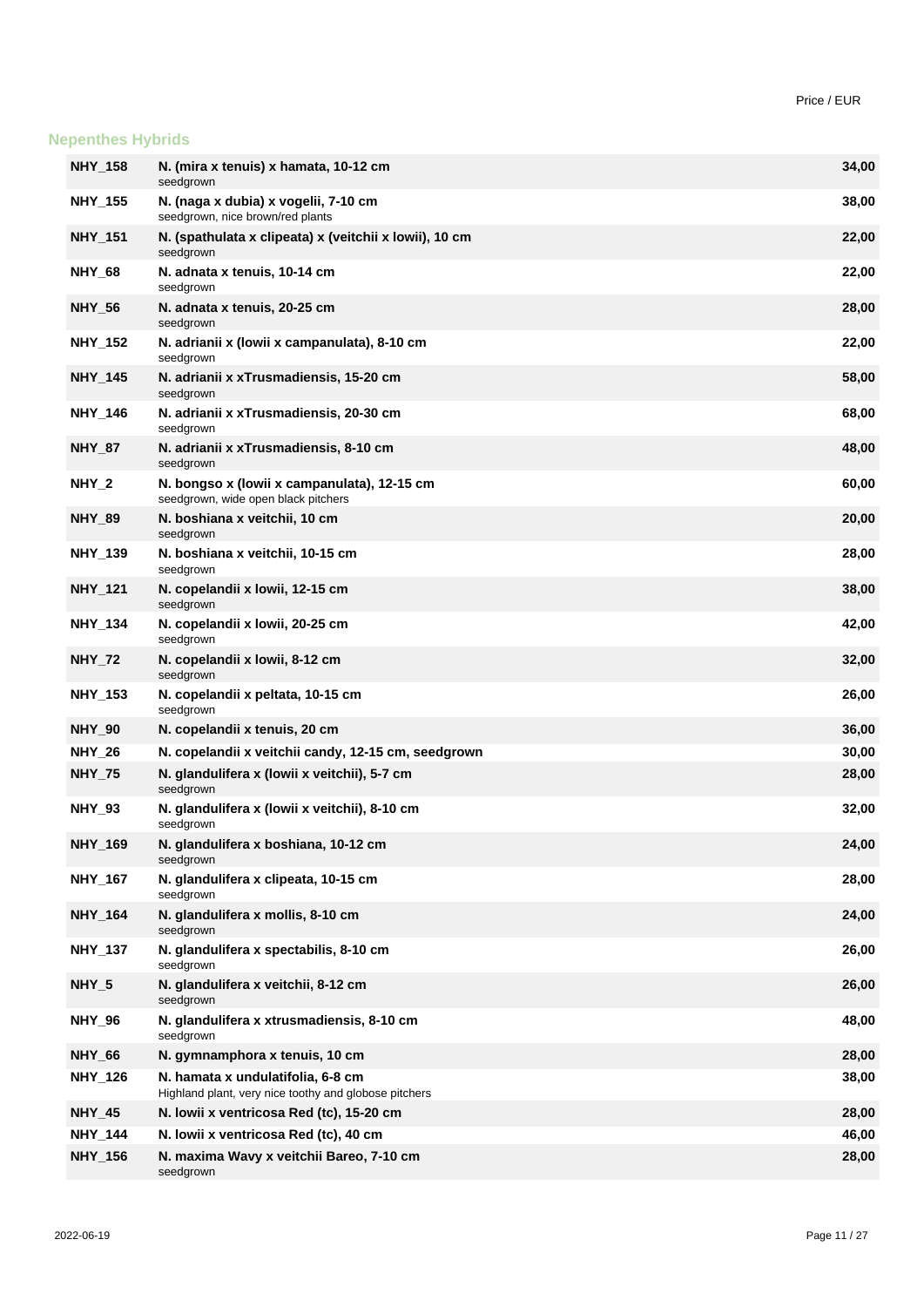|                |                                                                       | Price / EUR |
|----------------|-----------------------------------------------------------------------|-------------|
| <b>NHY_123</b> | N. maxima x clipeata, 10-14 cm<br>seedgrown                           | 36,00       |
| <b>NHY_122</b> | N. maxima x clipeata, 8-10 cm<br>seedgrown                            | 28,00       |
| <b>NHY_142</b> | N. maxima x mollis (hurelliana), 14-20 cm<br>seedgrown                | 46,00       |
| <b>NHY_105</b> | N. maxima x mollis (hurelliana), 8-12 cm<br>seedgrown                 | 36,00       |
| <b>NHY_107</b> | N. minima x clipeata, 8-10 cm<br>seedgrown                            | 30,00       |
| <b>NHY_131</b> | N. minima x Iowii Trus Madi, 12-15 cm<br>seedgrown                    | 38,00       |
| <b>NHY_130</b> | N. minima x Iowii Trus Madi, 8-12 cm<br>seedgrown                     | 34,00       |
| <b>NHY_110</b> | N. minima x veitchii, 10-12 cm<br>seedgrown                           | 26,00       |
| <b>NHY_162</b> | N. minima x vogelii, 20 cm<br>seedgrown                               | 24,00       |
| <b>NHY_10</b>  | N. platychila x lowii, 10-12 cm<br>seedgrown                          | 34,00       |
| NHY_112        | N. platychila x Iowii, 12-14 cm<br>seedgrown                          | 34,00       |
| <b>NHY_141</b> | N. platychila x lowii, 15-20 cm<br>seedgrown                          | 44,00       |
| <b>NHY_33</b>  | N. platychila x mira, 5-10 cm<br>seedgrown                            | 16,00       |
| <b>NHY_163</b> | N. platychila x mollis, 8-10 cm<br>seedgrown                          | 32,00       |
| <b>NHY_132</b> | N. platychila x veitchii, 8-12 cm<br>seedgrown                        | 30,00       |
| <b>NHY_12</b>  | N. platychila x vogelii, 10-15 cm, seedgrown                          | 24,00       |
| <b>NHY_138</b> | N. platychila x vogelii, 20 cm<br>seedgrown                           | 32,00       |
| <b>NHY_11</b>  | N. platychila x vogelii, 7-10 cm, seedgrown                           | 18,00       |
| <b>NHY 160</b> | N. rafflesiana "Elongata" x ampullaria speckled, 8-10 cm<br>seedgrown | 22,00       |
| <b>NHY 148</b> | N. rafflesiana "Elongata" x veitchii, 10-12 cm                        | 24,00       |
| <b>NHY 165</b> | N. robcantleyi x clipeata, 10 cm<br>seedgrown                         | 65,00       |
| <b>NHY_147</b> | N. robcantleyi x lowii, 10-12 cm<br>seedgrown                         | 72,00       |
| <b>NHY_128</b> | N. spathulata x clipeata, 10-12 cm<br>intermediate plant              | 55,00       |
| <b>NHY_140</b> | N. spathulata x clipeata, 25 cm<br>intermediate plant                 | 68,00       |
| <b>NHY_154</b> | N. spathulata x diabolica, 7-10 cm<br>seedgrown                       | 38,00       |
| <b>NHY_150</b> | N. spathulata x gymnamphora Java, 10-14 cm<br>seedgrown               | 24,00       |
| <b>NHY_38</b>  | N. spathulata x lowii, 10-14 cm, seedgrown                            | 38,00       |
| <b>NHY_37</b>  | N. spathulata x Iowii, 25 cm, seedgrown<br>seedgrown                  | 46,00       |
| <b>NHY_116</b> | N. spathulata x lowii, 7-10 cm, seedgrown                             | 30,00       |
| <b>NHY_40</b>  | N. spathulata x talangensis, 15-20 cm, seedgrown<br>seedgrown         | 32,00       |
| <b>NHY_85</b>  | N. spectabilis x lowii Trus Madi, 6-7 cm, new grex<br>seedgrown       | 38,00       |
| <b>NHY_157</b> | N. truncata Malimumu x surigaoensis, 20 cm<br>seedgrown               | 48,00       |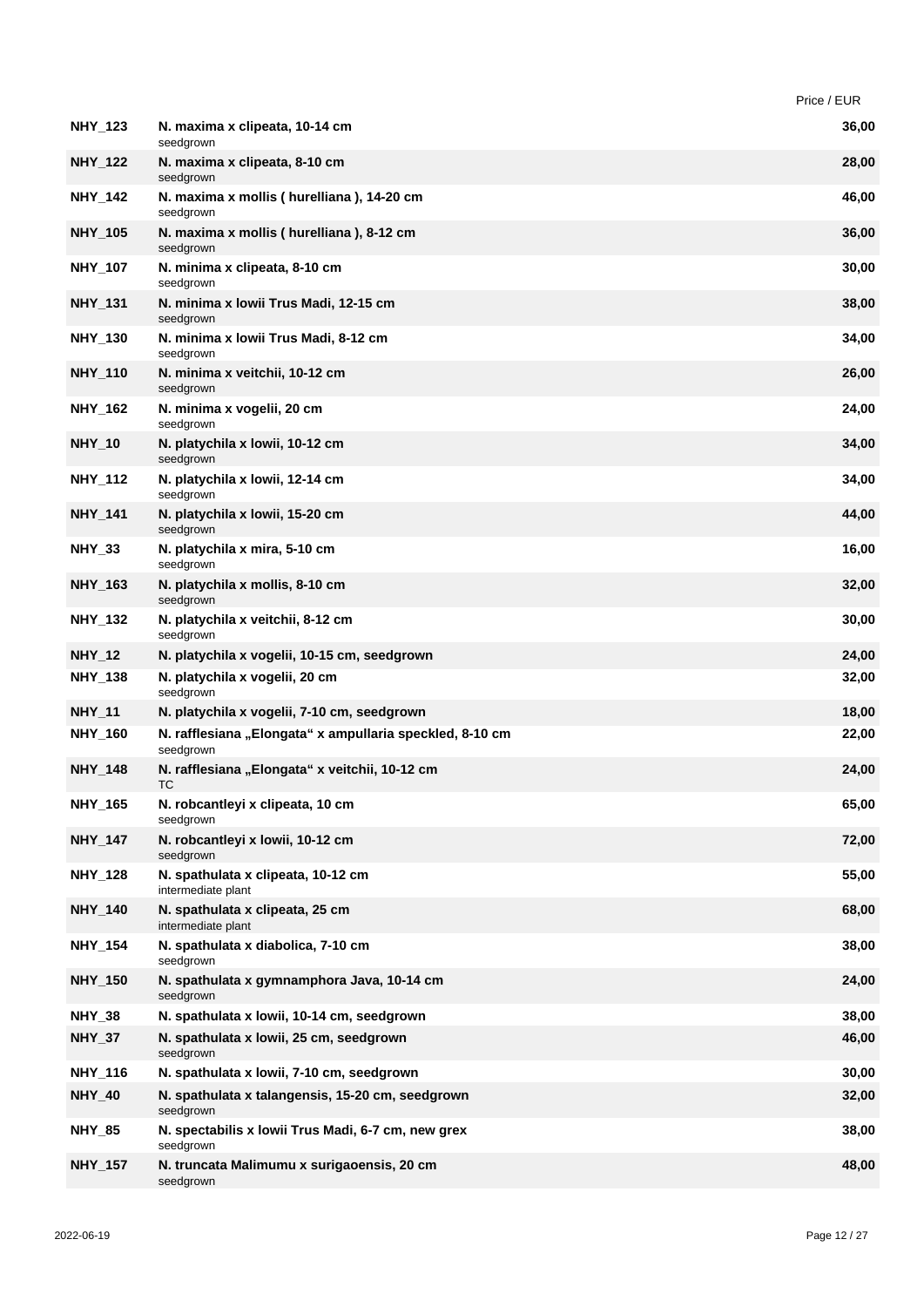|                            |                                                                                                                            | Price / EUR |
|----------------------------|----------------------------------------------------------------------------------------------------------------------------|-------------|
| <b>NHY_149</b>             | N. veitchii Murud x boshiana, 10-14 cm<br>seedgrown                                                                        | 28,00       |
| <b>NHY_65</b>              | N. ventricosa x mira, 8-10 cm, seedgrown                                                                                   | 16,00       |
| <b>NHY_161</b>             | N. zakriana x stenophylla Maliau, 10-15 cm<br>seedgrown                                                                    | 24,00       |
| <b>Heliamphora</b>         |                                                                                                                            |             |
| $H_1$ 13                   | H. pulchella "Small Form"                                                                                                  | 28,00       |
| <b>Heliamphora Hybrids</b> |                                                                                                                            |             |
| $HHY_3$                    | H. minor x heterodoxa, 12-15 cm<br>large plants, good grower, similar to minor                                             | 30,00       |
| $HHY_7$                    | H. neblinae x hispida x self (own cross CK)<br>large size, 15-20 cm, very red plants, 9 different looking clones available | 49,00       |
| HHY_6                      | H. neblinae x hispida x self (own cross CK)<br>medium size, > 10 cm, very red plants, 9 different looking clones available | 29,00       |
| <b>Pinguicula (hardy)</b>  |                                                                                                                            |             |
| <b>PH_12</b>               | Pinguicula corsica, Lac de Melo, Corsica                                                                                   | 16,00       |
| $PH_1$                     | Pinguicula grandiflora<br>nice blue flowers                                                                                | 10,00       |
| PH_13                      | Pinguicula grandiflora var. chinoptera, white flowers                                                                      | 16,00       |
| PH_11                      | Pinguicula grandiflora x vulgaris                                                                                          | 10,00       |
| $PH_7$                     | Pinguicula vallisneriifolia x grandiflora                                                                                  | 9,00        |
| <b>Dionaea</b>             |                                                                                                                            |             |
| <b>DIO_154</b>             | Dionaea muscipula var. heterophylla Selection<br>very big traps, this seems to be a true Anto Free form                    | 12,00       |
| <b>DIO_153</b>             | Dionaea muscipula var. heterophylla, upright gr.<br>upright grower, all green plant                                        | 9,00        |
| $DIO_1$                    | Dionaea muscipula "Adentata"<br>upright grower nearly toothless traps                                                      | 26,00       |
| $DIO_2$                    | Dionaea muscipula "Alien"<br>the one with the extraterrestrial smile                                                       | 18,00       |
| <b>DIO_4</b>               | Dionaea muscipula "Angel Wings"                                                                                            | 18,00       |
| $DIO_6$                    | Dionaea muscipula "ARPC"<br>good grower                                                                                    | 9,00        |
| $DIO_7$                    | Dionaea muscipula "Australian Red Rosetted"<br>large redtraps, flat growing                                                | 12,00       |
| $DIO_8$                    | Dionaea muscipula "Australian"                                                                                             | 12,00       |
| <b>DIO_9</b>               | Dionaea muscipula "B-52"<br>said to have the biggest traps of all clones                                                   | 12,00       |
| <b>DIO_162</b>             | Dionaea muscipula "BCP 1343/21, Erect Cup Trap"                                                                            | 12,00       |
| <b>DIO_12</b>              | Dionaea muscipula "BCP Akai Riu Clone F12"<br>upright, coarse teeth                                                        | 9,00        |
| $DIO_13$                   | Dionaea muscipula "BCP Akai Riu Clone F15"<br>upright, good red, long teeth                                                | 9,00        |
| <b>DIO_14</b>              | Dionaea muscipula "BCP Akai Riu Clone F3"<br>very big, dark red                                                            | 10,00       |
| $DIO_15$                   | Dionaea muscipula "BCP Akai Riu Clone F5"<br>very big, dark red, piranha teeth                                             | 10,00       |
| <b>DIO_16</b>              | Dionaea muscipula "BCP Akai Riu Clone F8"<br>dark red, flat traps                                                          | 9,00        |
| <b>DIO_19</b>              | Dionaea muscipula "BCP Clone H-15"<br>upright traps with a red blotch inside the trap, good grower                         | 9,00        |
| <b>DIO_20</b>              | Dionaea muscipula "BCP Clone X 11"<br>dentate traps                                                                        | 10,00       |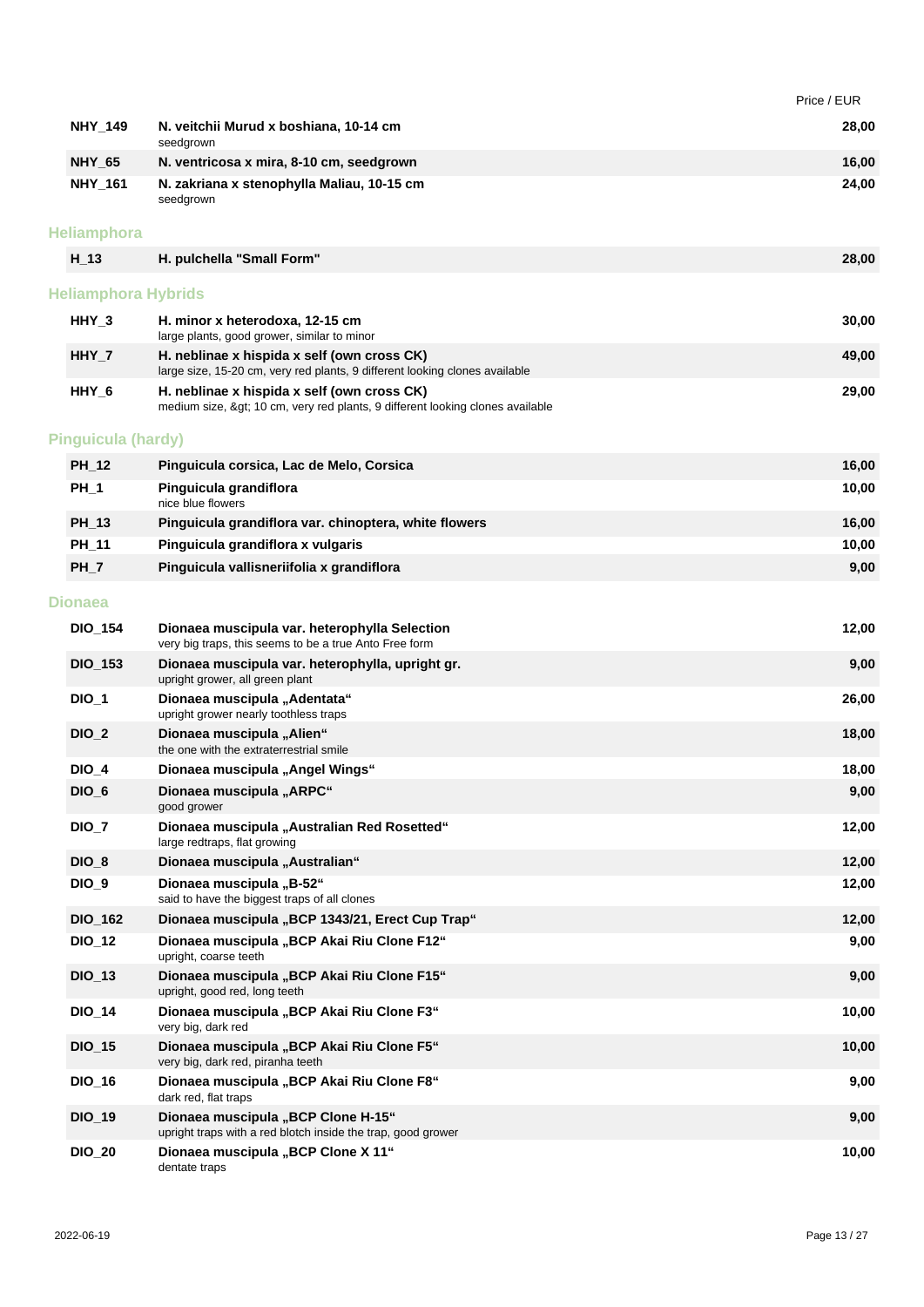|                |                                                                                                        | Price / EUR |
|----------------|--------------------------------------------------------------------------------------------------------|-------------|
| <b>DIO_21</b>  | Dionaea muscipula "BCP Clone Z 11"<br>forms giant traps                                                | 12,00       |
| <b>DIO_22</b>  | Dionaea muscipula "BCP Crazy Cup Trap"<br>cupped traps                                                 | 18,00       |
| <b>DIO 24</b>  | Dionaea muscipula "BCP Kim Jong il"                                                                    | 24,00       |
| <b>DIO_157</b> | Dionaea muscipula "BCP Red Fused Petiols Clone F4 BCP"                                                 | 14,00       |
| <b>DIO_160</b> | Dionaea muscipula "BCP X 3"<br>traps with dentate teeth                                                | 10,00       |
| <b>DIO_26</b>  | Dionaea muscipula "Bear Trap"<br>upright grower, big traps                                             | 12,00       |
| <b>DIO_27</b>  | Dionaea muscipula "Big Behemoth"                                                                       | 12,00       |
| <b>DIO_28</b>  | Dionaea muscipula "Big Mouth"<br>flat big red traps, medium sized plants                               | 9,00        |
| <b>DIO_29</b>  | Dionaea muscipula "Big Teeth Red Giant"<br>very large traps, flat growing                              | 12,00       |
| <b>DIO_30</b>  | Dionaea muscipula "Bimbo"<br>coming from Dr. König, very big traps                                     | 12,00       |
| <b>DIO_32</b>  | Dionaea muscipula "Biohazard 2"<br>new clone, similar to Biohazard, more green traps and stabil        | 28,00       |
| <b>DIO_33</b>  | Dionaea muscipula "Blezers Giant Form Dm 06"<br>typical form, very big traps                           | 10,00       |
| <b>DIO_34</b>  | Dionaea muscipula "Bohemian Garnet" (Red Sawtooth)<br>flat growing, red sawtooth traps                 | 9,00        |
| <b>DIO_35</b>  | Dionaea muscipula "Booman's mutant"<br>US Clone, red traps upright growth                              | 10,00       |
| <b>DIO_36</b>  | Dionaea muscipula "Burbanks Best"                                                                      | 12,00       |
| <b>DIO_37</b>  | Dionaea muscipula "Carolina state Beach Park"<br>location plants, very nice typical form               | 10,00       |
| <b>DIO_181</b> | Dionaea muscipula "CK Green Schuppenstiel"                                                             | 18,00       |
| <b>DIO_180</b> | Dionaea muscipula "CK Trapless"<br>similar to clone Rose, with elongated leaves                        | 18,00       |
| <b>DIO_40</b>  | Dionaea muscipula "Claytons Vulcanic Red"<br>deep red form                                             | 10,00       |
| <b>DIO_41</b>  | Dionaea muscipula "Clumping Cultivar"<br>flat, short leaves, many traps, beautiful clone               | 9,00        |
| <b>DIO_42</b>  | Dionaea muscipula "Coquillage"<br>flat growing, nearly no teeth, 6-8 cm                                | 12,00       |
| <b>DIO_43</b>  | Dionaea muscipula "Creeping Deeth"<br>upright traps of big size                                        | 14,00       |
| <b>DIO_44</b>  | Dionaea muscipula "Crocodile"<br>green/red traps and fused petioles                                    | 14,00       |
| <b>DIO_45</b>  | Dionaea muscipula "Cropped Teeth Blotchy"                                                              | 10,00       |
| <b>DIO_46</b>  | Dionaea muscipula "Cross Teeth China"<br>Mutant form coming from a Tc lab in China                     | 10,00       |
| <b>DIO_48</b>  | Dionaea muscipula "Cup Trap New Clone"<br>much better than the old clone, forms big clusters of traps  | 12,00       |
| <b>DIO_49</b>  | Dionaea muscipula "Cup Trap"<br>very nice plants available                                             | 10,00       |
| <b>DIO_50</b>  | Dionaea muscipula "DC/XL"<br>US Clone, very large                                                      | 18,00       |
| <b>DIO_52</b>  | Dionaea muscipula "Dentata"<br>one of the oldest clones, original from Germany                         | 9,00        |
| <b>DIO_53</b>  | Dionaea muscipula "Dentaté"<br>nice form with little triangle teeth, very different from clone Dentata | 10,00       |
| <b>DIO_54</b>  | Dionaea muscipula "Destroyer"<br>very large clone selected by Klaus Ivanez                             | 22,00       |
| <b>DIO_56</b>  | Dionaea muscipula "Dm 30 All green"<br>green ,flat rosettes                                            | 10,00       |
| <b>DIO_175</b> | Dionaea muscipula "Dracula", original, ex Trev Cox<br>the original clone, with the bloody traps        | 24,00       |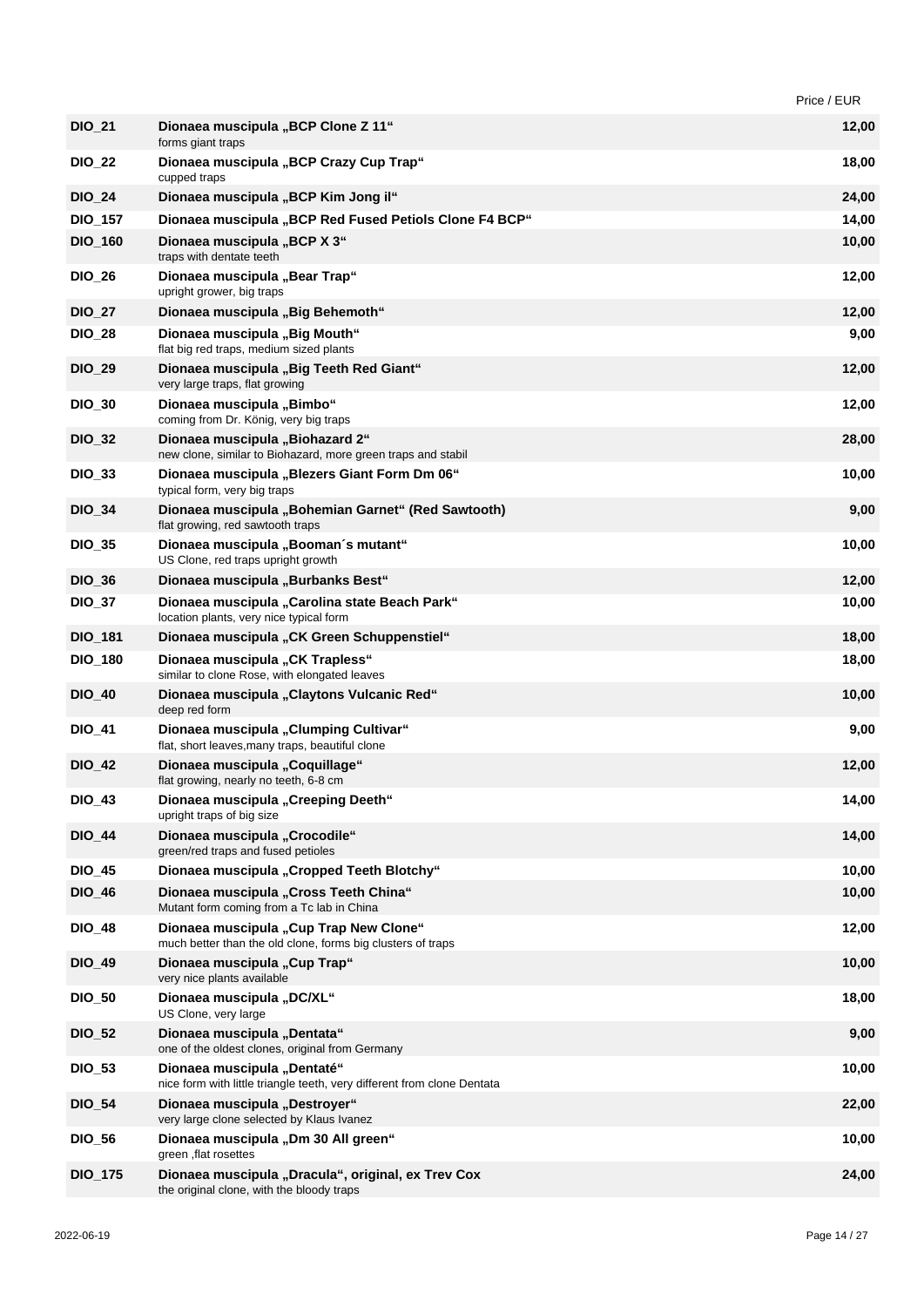|                |                                                                                                        | Price / EUR |
|----------------|--------------------------------------------------------------------------------------------------------|-------------|
| <b>DIO_57</b>  | Dionaea muscipula "Eyelash"<br>big traps with very long teeth                                          | 14,00       |
| <b>DIO_58</b>  | Dionaea muscipula "Fake Dracula"<br>green dimorphic, very nice teeth. Not the real clone !             | 10,00       |
| <b>DIO_59</b>  | Dionaea muscipula "Fangzahn"<br>flat traps with long teeth                                             | 16,00       |
| <b>DIO_60</b>  | Dionaea muscipula "Feather Teeth"<br>red traps, very short teeth                                       | 18,00       |
| <b>DIO_61</b>  | Dionaea muscipula "Fondue"<br>mutant form with deformed traps                                          | 14,00       |
| <b>DIO_163</b> | Dionaea muscipula "FTS Flaming Lips"<br>very large colorfull traps                                     | 26,00       |
| <b>DIO_64</b>  | Dionaea muscipula "FTS Maroon Monster"<br>US clone, dark red traps                                     | 14,00       |
| <b>DIO_166</b> | Dionaea muscipula "FTS Mirror x Mirror"                                                                | 16,00       |
| <b>DIO_65</b>  | Dionaea muscipula "FTS Towering Giant"                                                                 | 14,00       |
| <b>DIO_66</b>  | Dionaea muscipula "Fused Tooth extrem"                                                                 | 12,00       |
| <b>DIO_68</b>  | Dionaea muscipula "G 14, Dirk Ventham's Giant"<br>good contrasted big traps                            | 10,00       |
| <b>DIO_69</b>  | Dionaea muscipula "G 16", Slack`s giant<br>one of the biggest clones                                   | 12,00       |
| <b>DIO_71</b>  | Dionaea muscipula "G 35"<br>very big, all green variant                                                | 10,00       |
| <b>DIO_72</b>  | Dionaea muscipula "Galaxy"<br>strange formed red traps                                                 | 20,00       |
| <b>DIO_73</b>  | Dionaea muscipula "GB 01"<br>upright nearly toothless rosettes, ex Guillaume Bily                      | 16,00       |
| <b>DIO_75</b>  | Dionaea muscipula "Gj Basmati"                                                                         | 22,00       |
| <b>DIO_169</b> | Dionaea muscipula "Gj Equobia"                                                                         | 12,00       |
| <b>DIO_172</b> | Dionaea muscipula "Gj Giant Cudo"                                                                      | 28,00       |
| <b>DIO_168</b> | Dionaea muscipula "Gj Giant Shark"                                                                     | 20,00       |
| <b>DIO_134</b> | Dionaea muscipula "Gj Stiletto"<br>traps with fused teeth                                              | 20,00       |
| <b>DIO_177</b> | Dionaea muscipula "Granma"<br>looks loke a tothless granny                                             | 28,00       |
| <b>DIO_165</b> | Dionaea muscipula "Green Fused Teeth"                                                                  | 14,00       |
| <b>DIO 77</b>  | Dionaea muscipula "Green Sawtooth"<br>completely green plant                                           | 10,00       |
| <b>DIO_78</b>  | Dionaea muscipula "Green Swamp"<br>location plant                                                      | 12,00       |
| <b>DIO_79</b>  | Dionaea muscipula "Green Wizard"<br>similar to coquillage but green, flat rosette                      | 14,00       |
| <b>DIO_80</b>  | Dionaea muscipula "Grüner Findling"<br>all green plant                                                 | 14,00       |
| <b>DIO_81</b>  | Dionaea muscipula "Gunter Seiter's Clone"<br>very nice selected typical clone                          | 10,00       |
| <b>DIO_82</b>  | Dionaea muscipula "H-52" BCP<br>green trap, with a red blotch inside                                   | 10,00       |
| <b>DIO_83</b>  | Dionaea muscipula "Haircomb"<br>similar to alien                                                       | 12,00       |
| <b>DIO_84</b>  | Dionaea muscipula "Harmony"<br>very nice mutation, green traps, good grower, nearly no teeth in summer | 14,00       |
| <b>DIO_161</b> | Dionaea muscipula "K1 Czech Giant"                                                                     | 12,00       |
| <b>DIO_85</b>  | Dionaea muscipula "Kayan"                                                                              | 10,00       |
| <b>DIO_91</b>  | extremely long petioles<br>Dionaea muscipula "Korean Melody Shark Teeth"                               | 16,00       |
| <b>DIO_178</b> | very slow, upright growing, very reduced plant<br>Dionaea muscipula "Kronos"                           | 24,00       |
|                | very large US clone                                                                                    |             |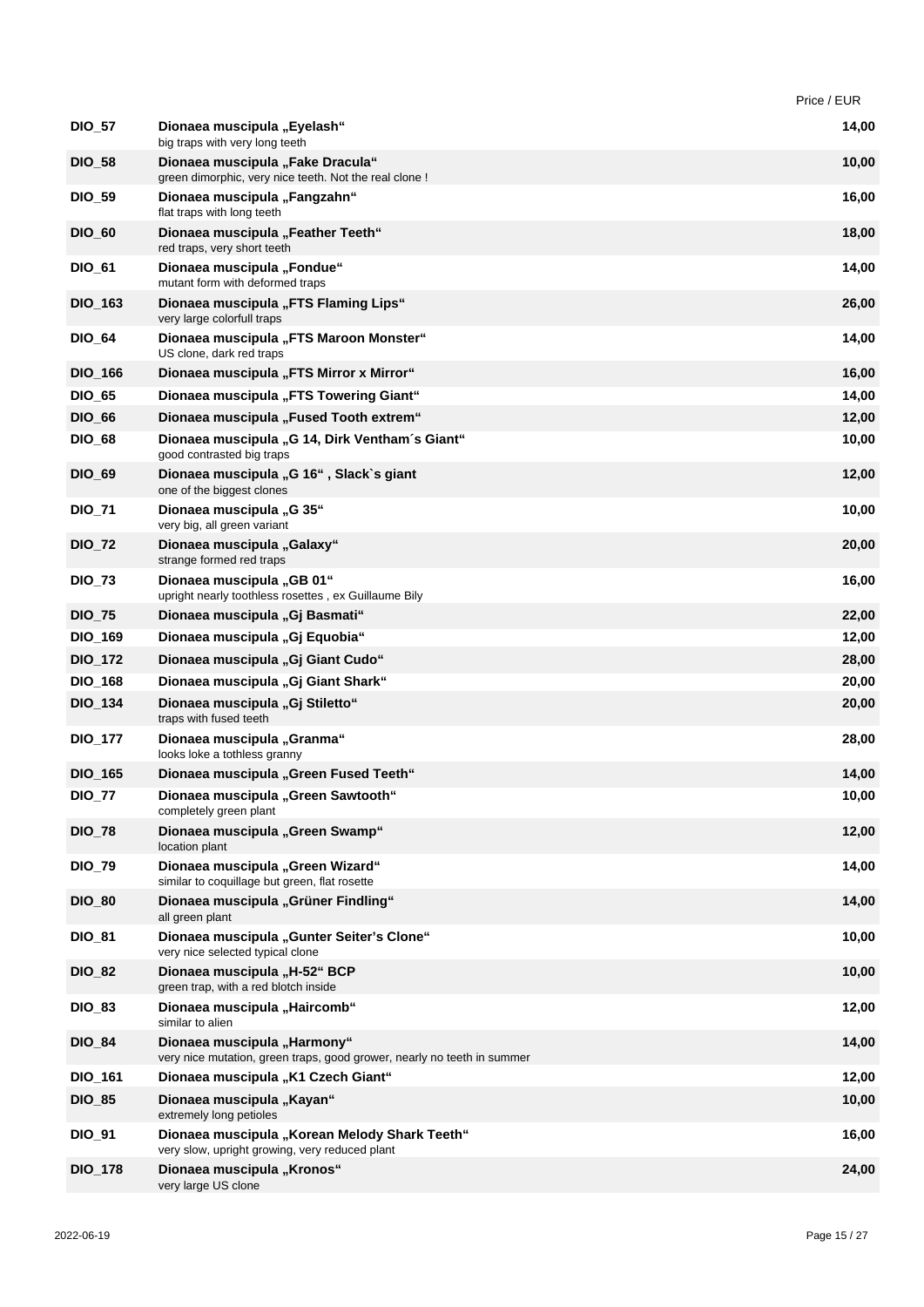|                |                                                                                                                     | Price / EUR |
|----------------|---------------------------------------------------------------------------------------------------------------------|-------------|
| <b>DIO_86</b>  | Dionaea muscipula "La grosse a GuiGui"<br>G. Bily's giant form, upright growing, biggest clone in my collection !!! | 18,00       |
| <b>DIO_88</b>  | Dionaea muscipula "Louchapates"<br>good grower, very nice traps                                                     | 12,00       |
| <b>DIO 89</b>  | Dionaea muscipula "Low Giant"<br>flat very big traps                                                                | 10,00       |
| <b>DIO_76</b>  | Dionaea muscipula "Microdent Green"<br>new clone, pale green color                                                  | 16,00       |
| <b>DIO_92</b>  | Dionaea muscipula "Microdent Seedgrown"<br>very close to the original, with some color variation                    | 10,00       |
| <b>DIO_93</b>  | Dionaea muscipula "Microdent"<br>green/orange flat growing plants which show nearly no teeth,                       | 14,00       |
| <b>DIO_94</b>  | Dionaea muscipula "Mirror"<br>mutant form, forms 2 wings outside the trap                                           | 20,00       |
| <b>DIO_96</b>  | Dionaea muscipula "Moon Trap"<br>green, wide open traps                                                             | 16,00       |
| <b>DIO_97</b>  | Dionaea muscipula "Olive Green"<br>flat, dark green with very little red in it                                      | 9,00        |
| <b>DIO_179</b> | Dionaea muscipula "Paolo's Red Dentate"                                                                             | 20,00       |
| <b>DIO_100</b> | Dionaea muscipula "Petite Dragon"<br>all red clone                                                                  | 10,00       |
| <b>DIO_101</b> | Dionaea muscipula "Phalanx"<br>big traps with extremely long teeth                                                  | 20,00       |
| <b>DIO_102</b> | Dionaea muscipula "Pink Venus"<br>flat, dark red rosettes                                                           | 14,00       |
| <b>DIO_103</b> | Dionaea muscipula "Pluto #17"<br>small growing clone                                                                | 12,00       |
| <b>DIO_105</b> | Dionaea muscipula "Pygmy"<br>small growing clone with nice color                                                    | 14,00       |
| <b>DIO_106</b> | Dionaea muscipula "Quadrotrap"<br>traps are nearly quadratic                                                        | 12,00       |
| <b>DIO_108</b> | Dionaea muscipula "Raptor"<br>small growing plant with strong teeth                                                 | 14,00       |
| <b>DIO 109</b> | Dionaea muscipula "Red Burgundy"<br>deep red traps, very big clone                                                  | 12,00       |
| <b>DIO_112</b> | Dionaea muscipula "Red Hole"<br>small clone, cup shaped traps                                                       | 14,00       |
| DIO_113        | Dionaea muscipula "Red Line"<br>big upright standing traps, really big clone                                        | 14,00       |
| <b>DIO_173</b> | Dionaea muscipula "Red Microdent"<br>red traps                                                                      | 18,00       |
| <b>DIO_114</b> | Dionaea muscipula "Red Piranha"                                                                                     | 12,00       |
| <b>DIO 116</b> | Dionaea muscipula "Red Shark Teeth"<br>very dark red, traps with triangular teeth, 8-10 cm                          | 14,00       |
| <b>DIO_117</b> | Dionaea muscipula "Red/Green"<br>colorful clone, upright growing                                                    | 9,00        |
| <b>DIO_118</b> | Dionaea muscipula "Rose"<br>does never form any traps !                                                             | 14,00       |
| <b>DIO_119</b> | Dionaea muscipula "Rouge Sombre"<br>very colorfull                                                                  | 12,00       |
| <b>DIO_120</b> | Dionaea muscipula "Royal Red"<br>very dark red, dimorphic rosettes                                                  | 12,00       |
| <b>DIO_182</b> | Dionaea muscipula "Ruby Red"<br>very dark red clone                                                                 | 14,00       |
| <b>DIO_121</b> | Dionaea muscipula "Sawtooth"<br>big traps, good grower                                                              | 10,00       |
| <b>DIO_122</b> | Dionaea muscipula "Scarlatine"<br>green/reddish traps, with dark red spots onto                                     | 16,00       |
| <b>DIO_123</b> | Dionaea muscipula "Schuppenstiel 1"<br>8-10 cm, strong mutation on the leaves, medium sized plants                  | 12,00       |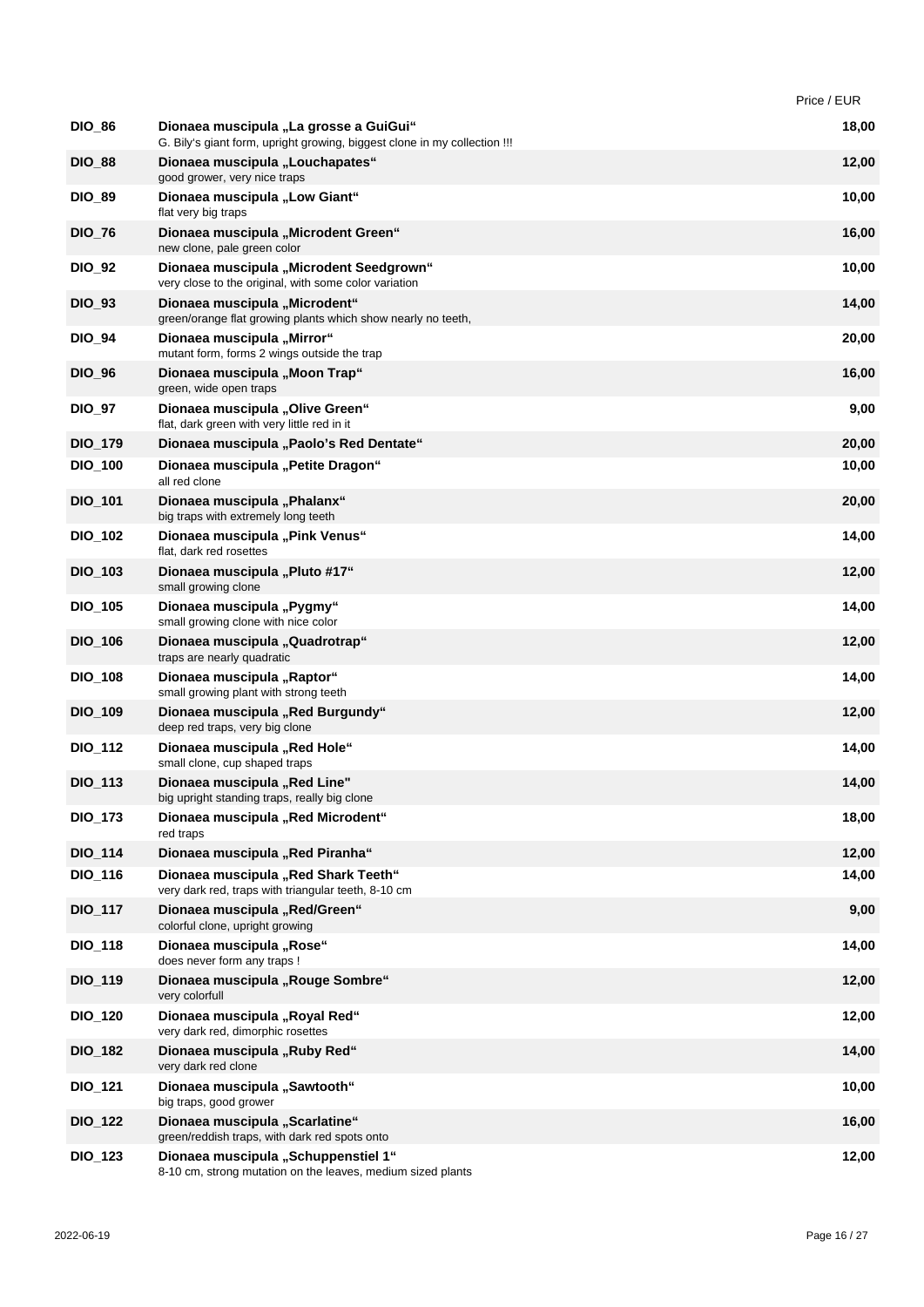|                |                                                                                                                          | Price / EUR |
|----------------|--------------------------------------------------------------------------------------------------------------------------|-------------|
| <b>DIO_124</b> | Dionaea muscipula "Schuppenstiel 2"<br>8-10 cm, strong mutation on the leaves, medium sized plants                       | 12,00       |
| <b>DIO_125</b> | Dionaea muscipula "SD Draco"<br>US clone, red bronce traps                                                               | 12,00       |
| <b>DIO_126</b> | Dionaea muscipula "Shark Teeth"<br>traps with shark teeth                                                                | 9,00        |
| <b>DIO_128</b> | Dionaea muscipula "SL 14"<br>very large, flat, piranha teeth                                                             | 12,00       |
| <b>DIO_129</b> | Dionaea muscipula "SL 15"<br>extremely large traps, good grower, piranha teeth                                           | 14,00       |
| <b>DIO_130</b> | Dionaea muscipula "South West Giant"<br>very large traps                                                                 | 14,00       |
| <b>DIO_167</b> | Dionaea muscipula "Spiderman"<br>dwarf clone                                                                             | 18,00       |
| <b>DIO_132</b> | Dionaea muscipula "Spider"<br>all traps upright on very long petiols                                                     | 12,00       |
| <b>DIO_133</b> | Dionaea muscipula "Spotty"<br>dark red rosettes with red spots, can drop back to normal or red form !                    | 14,00       |
| <b>DIO_135</b> | Dionaea muscipula "Switzerland Giant"<br>very large traps, similar to Redline                                            | 12,00       |
| <b>DIO_136</b> | Dionaea muscipula "Tiger Fangs"<br>flat growing, very big red traps with shark teeth                                     | 9,00        |
| <b>DIO_137</b> | Dionaea muscipula "Tiger Teeth"<br>better clone than shark teeth                                                         | 12,00       |
| <b>DIO_138</b> | Dionaea muscipula "Tim's Giant"<br>big traps, orange / yellow plant                                                      | 10,00       |
| <b>DIO_139</b> | Dionaea muscipula "Trichterfalle" (Funnel Trap)<br>big plants available                                                  | 10,00       |
| <b>DIO_140</b> | Dionaea muscipula "Triton"<br>very unusual green fused traps,                                                            | 14,00       |
| <b>DIO_141</b> | Dionaea muscipula "Typical"<br>hardy                                                                                     | 7,00        |
| <b>DIO_143</b> | Dionaea muscipula "UK Sawtooth II"<br>very good grower, big traps                                                        | 9,00        |
| <b>DIO_142</b> | Dionaea muscipula "UK Sawtooth I"<br>very good grower, big traps                                                         | 10,00       |
| <b>DIO_145</b> | Dionaea muscipula "Unspotty"<br>these are spottys which dropped back to normal, can be red green or between              | 9,00        |
| <b>DIO_176</b> | Dionaea muscipula "Vitiglio"<br>beautiful colored, upright traps                                                         | 14,00       |
| <b>DIO_183</b> | Dionaea muscipula "WB 13/4"<br>flat elongated traps                                                                      | 14,00       |
| <b>DIO_147</b> | Dionaea muscipula "WB 4"<br>green flat growing plants, very similar to clone Raptor                                      | 12,00       |
| <b>DIO_155</b> | Dionaea muscipula "Werewolf x Werewolf"<br>all different clones, showing the typical growth of the clone, by Marco Klein | 20,00       |
| <b>DIO_148</b> | Dionaea muscipula "Werewolf"<br>upright growing plant, very nice, one of my favorites                                    | 16,00       |
| <b>DIO_149</b> | Dionaea muscipula "Whale"<br>interesting sawtooth form, medium sized plants                                              | 12,00       |
| <b>DIO_150</b> | Dionaea muscipula "X1 Carnipedia"<br>selected form with dentata traps                                                    | 10,00       |
| <b>DIO_151</b> | Dionaea muscipula "Yellow Fused Teeth, new clone"<br>better grower than the older clone, flat grower                     | 10,00       |
|                |                                                                                                                          |             |

### **Darlingtonia**

| DAR_1 | Darlingtonia californica, 7-8 cm | 20,00 |
|-------|----------------------------------|-------|
|       |                                  |       |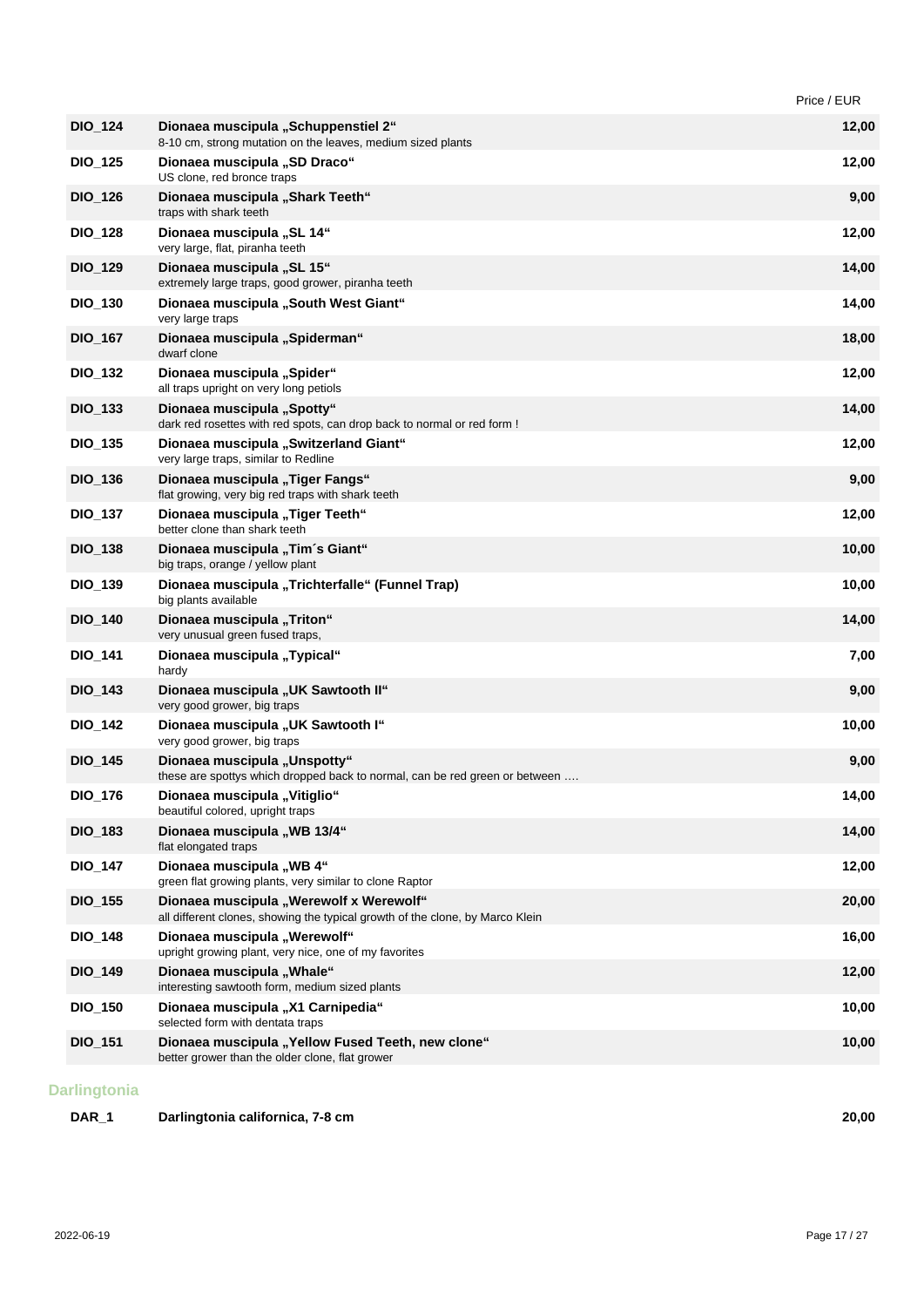# **Utricularia (terrestrial, epiphytic or aquatic species)**

| UTR_1         | Utricularia aff. dichotoma "Tuber Forming Form", Anglesa<br>Anglesa, Victoria, possibly a new species   | 8,00  |
|---------------|---------------------------------------------------------------------------------------------------------|-------|
| UTR_6         | Utricularia aureomaculata Murosipan<br>Murosipan Tepui, yellow flowers with some red in them            | 10,00 |
| <b>UTR_13</b> | Utricularia bisquamata var. esterhuysenae                                                               | 9,00  |
| <b>UTR_12</b> | Utricularia bisquamata "Big purple Flower"<br>many flowers, easy grower                                 | 8,00  |
| <b>UTR_21</b> | Utricularia cornuta, yellow flowers<br>hardy                                                            | 8,00  |
| <b>UTR_97</b> | Utricularia delicatula                                                                                  | 10,00 |
| <b>UTR_23</b> | Utricularia dichotoma Chestnut, Big Flower                                                              | 10,00 |
| <b>UTR 24</b> | Utricularia dichotoma Falls Creek, alpine form<br>blue flowers                                          | 10,00 |
| <b>UTR_27</b> | Utricularia dichotoma Southwest NSW                                                                     | 10,00 |
| <b>UTR_22</b> | Utricularia dichotoma, Blue Flower<br>hardy                                                             | 9,00  |
| <b>UTR_83</b> | Utricularia dichotoma, Tasmania                                                                         | 10,00 |
| <b>UTR_28</b> | Utricularia flaccida<br>yellow flowers on tall scapes                                                   | 8,00  |
| <b>UTR_29</b> | Utricularia fulva Rockhole                                                                              | 12,00 |
| <b>UTR_36</b> | Utricularia livida "Lemon Flower"                                                                       | 12,00 |
| <b>UTR_39</b> | Utricularia livida, Merrivale                                                                           | 10,00 |
| <b>UTR_37</b> | Utricularia livida, Mexico                                                                              | 10,00 |
| <b>UTR_34</b> | Utricularia livida, white/pink flowers                                                                  | 9,00  |
| <b>UTR_40</b> | Utricularia longifolia var. forgetiana<br>many flowers for along time over the year                     | 12,00 |
| <b>UTR_78</b> | Utricularia nephrophylla "White Flower"                                                                 | 14,00 |
| <b>UTR_77</b> | Utricularia nephrophylla "Pink Flower"                                                                  | 14,00 |
| <b>UTR_48</b> | Utricularia parthenopipes<br>white flower                                                               | 9,00  |
| <b>UTR_51</b> | Utricularia praelonga<br>yellow flowers, half aquatic                                                   | 8,00  |
| <b>UTR_52</b> | Utricularia prehensilis<br>big yellow flowers                                                           | 8,00  |
| <b>UTR_55</b> | Utricularia quelchii, Ilu Tepui<br>Ilu tepui, beautiful Orange Flowers                                  | 38,00 |
| <b>UTR_57</b> | Utricularia sandersonii, little white flowers                                                           | 8,00  |
| <b>UTR_87</b> | Utricularia spec. Hermanus, blue flowers                                                                | 10,00 |
| <b>UTR_65</b> | Utricularia tridentata<br>purple flowers                                                                | 8,00  |
| <b>UTR_93</b> | Utricularia welwitchii, Angola                                                                          | 10,00 |
| <b>UTR_73</b> | Utricularia x nelumbifolia x reniformis<br>masses of flowers, on tall scapes, flowers all over the year | 16,00 |
| <b>UTR_75</b> | Utricularia x Nüdlinger Flair<br>easy grower, blue flowers                                              | 24,00 |

#### **Drosera**

| DRO 1         | Drosera adelae                                       | 8,00  |
|---------------|------------------------------------------------------|-------|
|               |                                                      |       |
| DRO 5         | Drosera binata Marston Dragon                        | 14.00 |
| <b>DRO 32</b> | Drosera binata var. dichotoma f. pedata (Giant Form) | 14,00 |
| <b>DRO 30</b> | Drosera binata var. extrema, Stradbroke, Qld         | 10.00 |
| DRO 6         | Drosera binata var. multifida Pink Flower            | 10.00 |
| <b>DRO 41</b> | Drosera binata var. multifida White Flower           | 10.00 |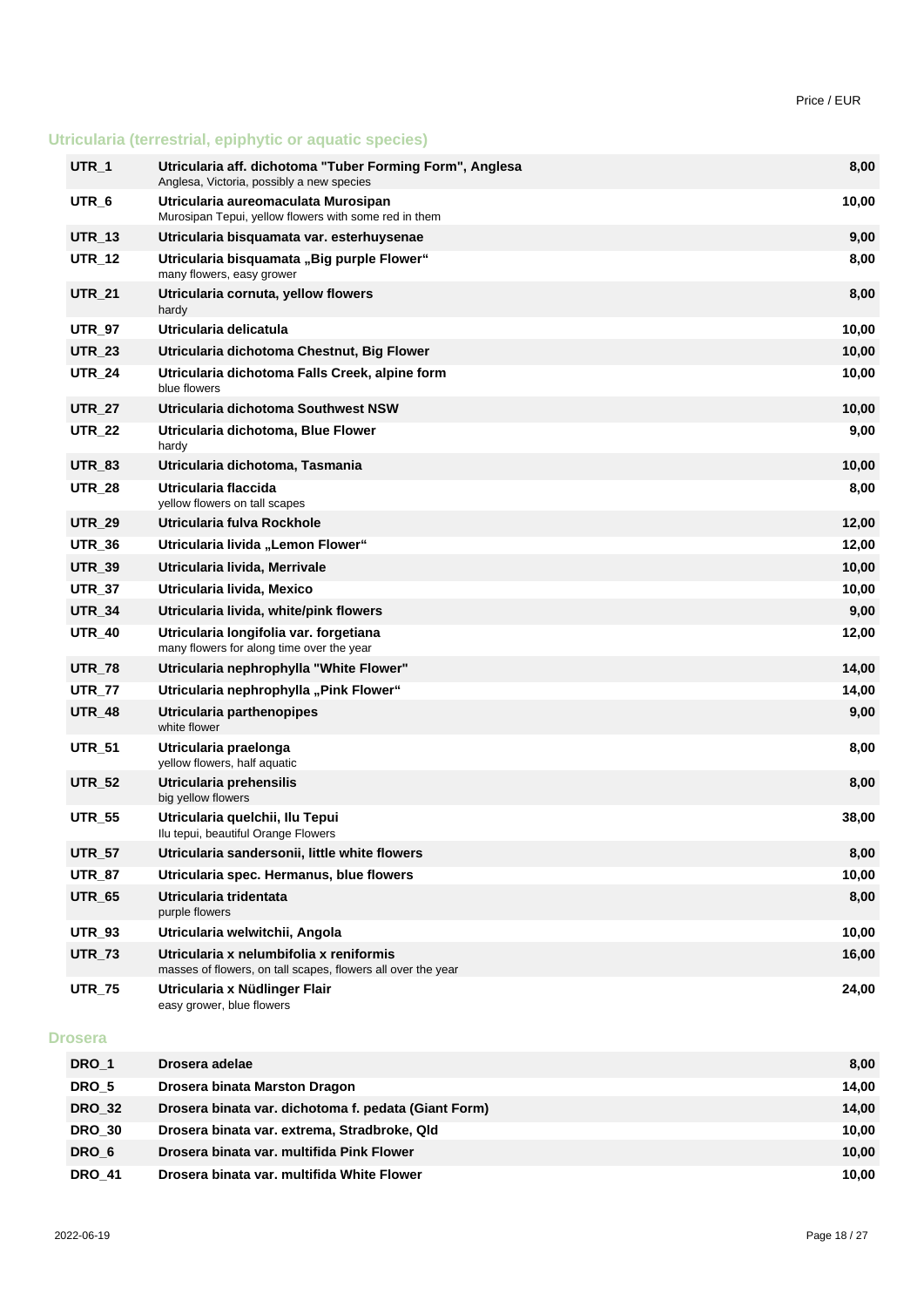|                   |                                                                                                                           | Price / EUR |
|-------------------|---------------------------------------------------------------------------------------------------------------------------|-------------|
| <b>DRO_39</b>     | Drosera binata "Ghost"<br>selected clone with nearly white leaves                                                         | 20,00       |
| <b>DRO_40</b>     | Drosera binata "Octopus"<br>own selection, very large flowers, up to 1 m                                                  | 28,00       |
| <b>DRO_24</b>     | Drosera binata, Anglesa, Victoria                                                                                         | 10,00       |
| <b>DRO_25</b>     | Drosera binata, Evans Head                                                                                                | 10,00       |
| <b>DRO_26</b>     | Drosera binata, Lake Burberry, Tasmania                                                                                   | 10,00       |
| <b>DRO_27</b>     | Drosera binata, Langwarrin                                                                                                | 10,00       |
| <b>DRO 28</b>     | Drosera binata, Otaki Forks                                                                                               | 10,00       |
| <b>DRO_29</b>     | Drosera binata, Slack's clone                                                                                             | 10,00       |
| DRO <sub>3</sub>  | Drosera binata, T-Form                                                                                                    | 10,00       |
| <b>DRO_31</b>     | Drosera binata, Tamboon Inlet                                                                                             | 10,00       |
| DRO <sub>_7</sub> | Drosera capensis                                                                                                          | 8,00        |
| DRO <sub>8</sub>  | Drosera capensis "Baines Kloof"<br>forms stems up to 30 cm, very unusual                                                  | 14,00       |
| DRO_9             | Drosera capensis "Compact Form"<br>very slow, small growing plants                                                        | 12,00       |
| <b>DRO 12</b>     | Drosera capensis "Giant"<br>30 cm, forms stems with very long leaves                                                      | 14,00       |
| <b>DRO_11</b>     | Drosera capensis "Minor"<br>my smallest clone of capensis, grows very slow                                                | 14,00       |
| <b>DRO_10</b>     | Drosera capensis "Montague Pass"<br>stem forming upto 30 cm                                                               | 14,00       |
| <b>DRO_16</b>     | Drosera filiformis ssp. filiformis<br>hardy                                                                               | 8,00        |
| <b>DRO_14</b>     | Drosera filiformis var. filiformis "Florida Giant"<br>very long leaves                                                    | 10,00       |
| <b>DRO_19</b>     | Drosera intermedia All Green, USA<br>all green plant, USA                                                                 | 10,00       |
| <b>DRO_22</b>     | Drosera x Andromeda<br>tropical hybrid by Kamil Pasek                                                                     | 12,00       |
| <b>DRO_23</b>     | Drosera x California Sunset                                                                                               | 10,00       |
| <b>Cephalotus</b> |                                                                                                                           |             |
| <b>CEP_10</b>     | Cephalotus follicularis "German Giant", seedgrown<br>seedgrown plants from the one and only Giant Form                    | 42,00       |
| <b>CEP_11</b>     | Cephalotus follicularis "Harbarth clone", seedgrown<br>seedgrown plants from Peter Harbarths large clone                  | 38,00       |
| <b>CEP_12</b>     | Cephalotus follicularis "Wilhelma clone", seedgrown<br>seedgrown plants from the colourful Wilhelma clone                 | 42,00       |
| CEP_3             | Cephalotus follicularis, adult pitchers<br>adult pitchers, very nice plants                                               | 22,00       |
| CEP_7             | Cephalotus follicularis, ex Peter Harbarth<br>dark colored with big pitchers, similar to BG Wilhelma clone 6-8cm diameter | 38,00       |
| CEP_2             | Cephalotus follicularis, small plant clumps<br>small plant clumps around 4 cm                                             | 15,00       |
| CEP_1             | Cephalotus follicularis, very big xxl plants !<br>Sent potted in 12cm pots and more than full !                           | 34,00       |
|                   |                                                                                                                           |             |

# **Ant plants of different genus Dischidia (Urne plant)**

# **Ant plants of different genus Hydnophytum (Ant tuber)**

| HYD <sub>1</sub> | Hydnophytum formicarum, 10 cm<br>tubers up to 25 cm possible                 | 12,00 |
|------------------|------------------------------------------------------------------------------|-------|
| HYD <sub>3</sub> | Hydnophytum moseleyanum, size ca. 10 cm<br>produces very big tubers          | 12.00 |
| HYD <sub>5</sub> | Hydnophytum puffii (perangustum), size 10-14 cm<br>ex Hyd. spec. Needle Leaf | 18,00 |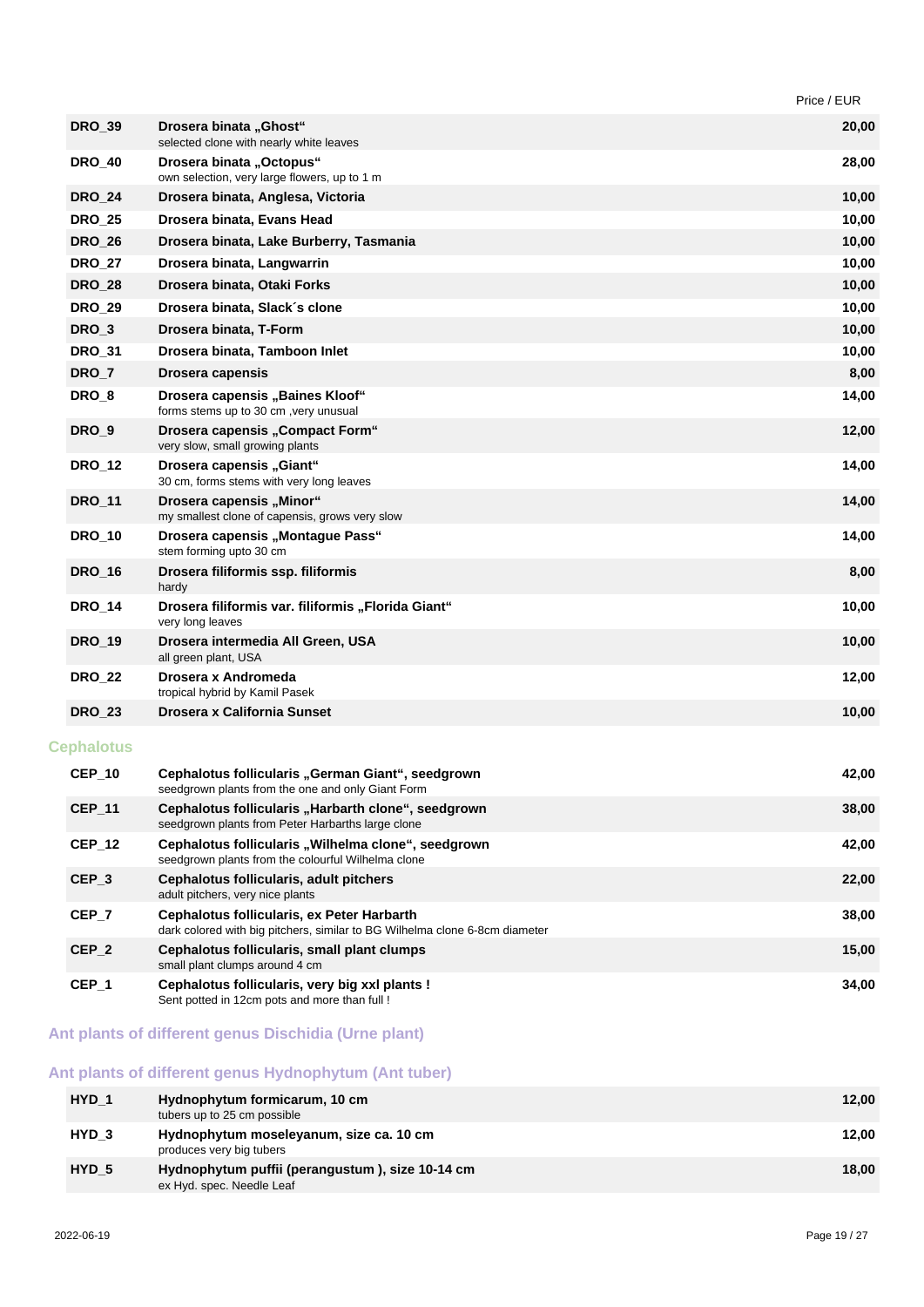|                          |                                                                                                                                            | Price / EUR |
|--------------------------|--------------------------------------------------------------------------------------------------------------------------------------------|-------------|
| <b>HYD_10</b>            | Hydnophytum puffii (perangustum), size 8-10 cm<br>ex Hyd. spec. Needle Leaf                                                                | 14,00       |
| HYD <sub>6</sub>         | Hydnophytum simplex, ca. 10-12 cm<br>triangular tuber                                                                                      | 14,00       |
|                          | Ant plants of different genus Lecanopteris (Ant fern)                                                                                      |             |
| $LEC_2$                  | Lecanopteris carnosa<br>rhizomes with little antennas                                                                                      | 24,00       |
| LEC <sub>9</sub>         | Lecanopteris holttumii<br>green hairy rhizome, highland plant                                                                              | 29,00       |
| <b>LEC_12</b>            | Lecanopteris luzonensis<br>compact gnarled rhizomes                                                                                        | 29,00       |
| $LEC_14$                 | Lecanopteris pumila<br>gnarled, green/black rhizomes, also for cold conditions                                                             | 24,00       |
| $LEC_18$                 | Lecanopteris sinuosa<br>fingerlike rhizomes with undivided leaves, lowland plant                                                           | 16,00       |
|                          | Ant plants of different genus Myrmecodia and Myrmephytum (Ant tuber)                                                                       |             |
| MYR_5                    | Myrmecodia beccarii, Australia<br>10 cm, spiny tubers                                                                                      | 18,00       |
| MYR_1                    | Myrmecodia echinata, 6-8 cm<br>6-8 cm plants, round tubers                                                                                 | 14,00       |
| MYR_8                    | Myrmecodia platytyrea, ex Bot. Garden Tübingen<br>8-10 cm, elongated tubers, up to 30 cm                                                   | 18,00       |
| MYR_6                    | Myrmecodia spec. Bako NP                                                                                                                   | 12,00       |
| MYR_2                    | Myrmecodia tuberosa, 10-12 cm<br>roundish or elongated tubers                                                                              | 16,00       |
| MYR_4                    | Myrmephytum selebicum<br>ca. 8-12 cm, small seedgrown plants                                                                               | 20,00       |
| MYR_7                    | Myrmephytum selebicum, xxl plant<br>ca. 25-30 cm, one kg plant                                                                             | 60,00       |
| <b>Hoya (Wax flower)</b> |                                                                                                                                            |             |
| $HOY_1$                  | Hoya acicularis<br>reduced leaves, needle like leaves                                                                                      | 12,00       |
| <b>HOY 41</b>            | Hoya albiflora                                                                                                                             | 12,00       |
| $HOY_3$                  | Hova calvcina "Stargazer"<br>pubescent leaves and big white /red flowers                                                                   | 28,00       |
| <b>HOY_46</b>            | Hoya coronaria "Bagnara"                                                                                                                   | 40,00       |
| $HOY_35$                 | Hoya cummingiana<br>first free standing, later climbing species                                                                            | 16,00       |
| $HOY_6$                  | Hoya curtisii<br>very small plant with speckled leaves                                                                                     | 12,00       |
| <b>HOY_48</b>            | Hoya cv. Iris Marie                                                                                                                        | 20,00       |
| $HOY_47$                 | Hoya cv. Mathilde                                                                                                                          | 24,00       |
| <b>HOY_49</b>            | Hoya cv. Ruthie                                                                                                                            | 16,00       |
| <b>HOY 37</b>            | Hoya danumensis var. amari<br>clusters with white/yellow flowers, fast grower                                                              | 38,00       |
| <b>HOY_44</b>            | Hoya davidcummingii                                                                                                                        | 14,00       |
| <b>HOY_10</b>            | Hoya heuschkelliana<br>small species, pink flowers                                                                                         | 12,00       |
| <b>HOY_11</b>            | Hoya imbricata<br>ant plant, round, patternd leaves, which mount themselfs onto the ground (stunning<br>plant), different clones available | 20,00       |
| <b>HOY_12</b>            | Hoya incurvula                                                                                                                             | 12,00       |
| HOY_43                   | Hoya kastbergii                                                                                                                            | 14,00       |
| $HOY_14$                 | Hoya lacunosa<br>small species, white flowers                                                                                              | 12,00       |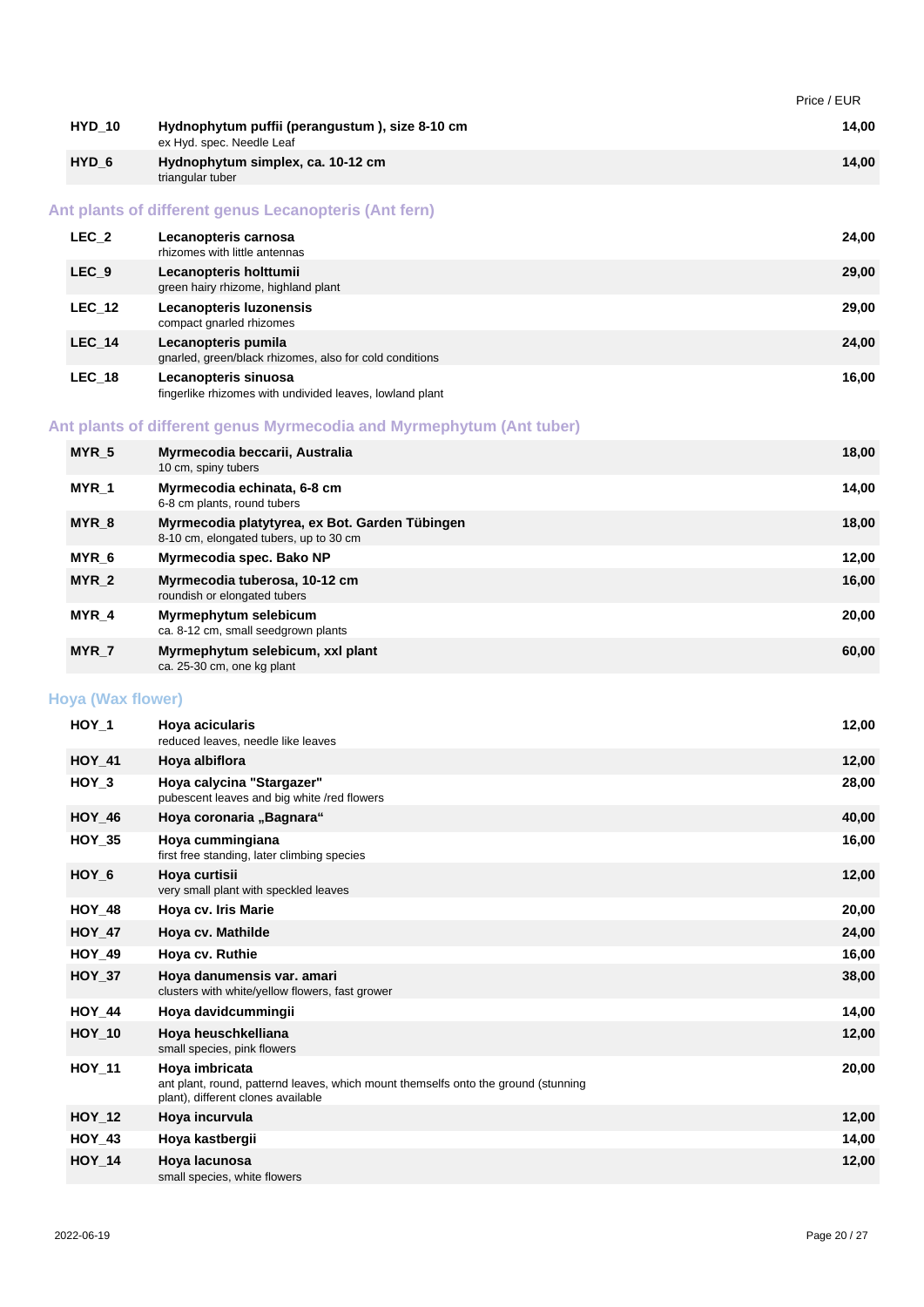|               |                                                                           | Price / EUR |
|---------------|---------------------------------------------------------------------------|-------------|
| $HOY_45$      | Hoya lacunosa "Silver Leaf"                                               | 16,00       |
| $HOY_39$      | Hoya lobbii                                                               | 12,00       |
| <b>HOY_17</b> | Hoya mappigera<br>very large sigle flowers with red centre                | 28,00       |
| <b>HOY_42</b> | Hoya meliflora                                                            | 16,00       |
| <b>HOY_19</b> | Hoya mindorensis<br>ball like flowers                                     | 14,00       |
| $HOY_36$      | Hoya myrmecopa<br>compact plant                                           | 12,00       |
| $HOY_33$      | Hoya narcissiflora<br>clusters of white/yellow flowers, fast grower       | 30,00       |
| <b>HOY 21</b> | Hoya obovata<br>very large round leaves, red/white flowers                | 18,00       |
| <b>HOY 22</b> | Hoya odetteae<br>small leaves, yellow flowers                             | 12,00       |
| <b>HOY 23</b> | Hoya parasitica<br>medium sized species, white/red flowerballs, very nice | 16,00       |
| $HOY_26$      | Hoya publicalyx                                                           | 14,00       |
| <b>HOY 31</b> | Hoya wallichii<br>very big, single white flowers with red centre          | 30,00       |
| $HOY_38$      | Hoya wallichii Red Centre<br>dark red centre/white rim                    | 60,00       |

# **Sauromatum (not carnivorous ) (Araceae) and other species**

| <b>SAURO 2</b>              | Remusatia vivipara<br>Burma, grows epiphytic on trees | 14.00 |
|-----------------------------|-------------------------------------------------------|-------|
| <b>Orchids Disa orchids</b> |                                                       |       |

| $DIS_1$          | Disa x "Collette Cywes blush" - autumn 2021<br>pink flower, good grower | 18.00 |
|------------------|-------------------------------------------------------------------------|-------|
| DIS <sub>2</sub> | Disa x "Reheat" - autumn 2021                                           | 20.00 |
| DIS <sub>3</sub> | Disa x "Rosy Face"<br>pink flowers, very good grower                    | 18.00 |

# **Orchids Other orchids (mostly epiphytic)**

| <b>OOR 29</b>    | Acronia adelae<br>heart chaped leaves, hanging flowers                                                         | 35,00 |
|------------------|----------------------------------------------------------------------------------------------------------------|-------|
| <b>OOR 52</b>    | <b>Bulbophyllum falcatum</b><br>yellow red flowers, Africa                                                     | 18,00 |
| <b>OOR 53</b>    | <b>Bulbophyllum odoratissimum</b><br>small white flowers, similar B. medusa, with sweet smell                  | 18,00 |
| <b>OOR 57</b>    | Chelonistele sulphurea ?, Borneo<br>medium sized plants, pale yellow flowers                                   | 30,00 |
| <b>OOR_51</b>    | Coelogyne cristata                                                                                             | 14,00 |
| <b>OOR 36</b>    | Coelogyne cuprea<br>unusual plant, brown/red leaves, flowering most time of the year, up to 25-30 cm           | 38,00 |
| OOR 4            | Coelogyne fimbriata                                                                                            | 14,00 |
| OOR <sub>5</sub> | <b>Cynorchis fastigiata</b><br>terrestrial, grows in nearly all conditions                                     | 12,00 |
| <b>OOR_37</b>    | Dendrochilum arachnites<br>red flower, grasslike leaves                                                        | 16,00 |
| <b>OOR 30</b>    | Diplocaulobium spec.                                                                                           | 18,00 |
| <b>OOR_55</b>    | Dryadella edwallii<br>dwarf orchid with yellow brown flowers                                                   | 14,00 |
| <b>OOR 47</b>    | Epidendrum polybulbon                                                                                          | 14,00 |
| OOR <sub>8</sub> | Ludisia discolor, green leaves wit golden nerves, natural form<br>green leaves wit golden nerves, natural form | 16,00 |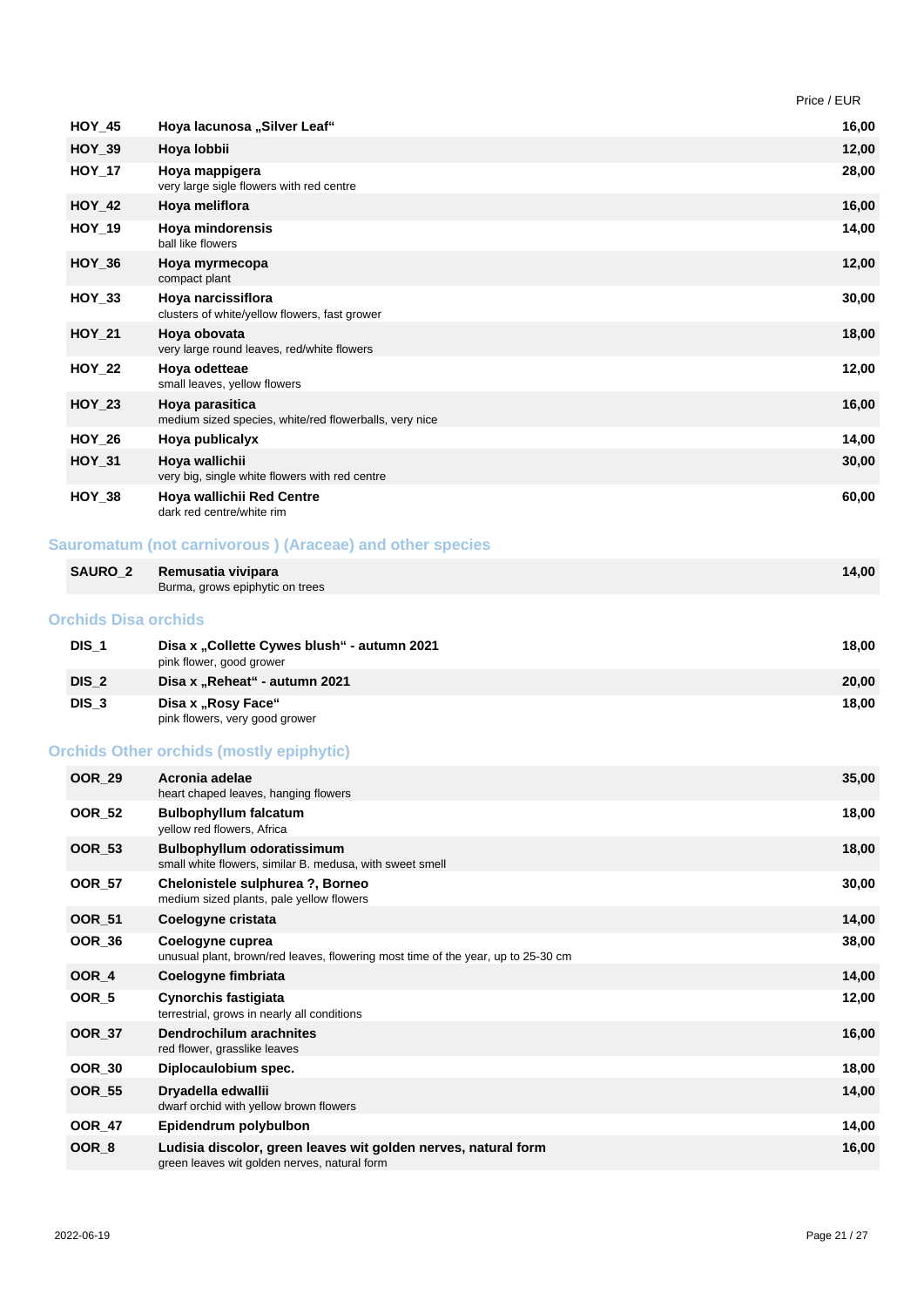|               |                                                                                | Price / EUR |
|---------------|--------------------------------------------------------------------------------|-------------|
| OOR_9         | Ludisia discolor, red leaf form, white flowers<br>red leaf form, white flowers | 16,00       |
| <b>OOR_11</b> | <b>Maxillaria sophronitis</b><br>beuatiful orange flowers                      | 16,00       |
| <b>OOR_12</b> | Maxillaria variablis<br>vellow flowers                                         | 16,00       |
| <b>OOR_13</b> | Mediocalar decorata<br>cool grower, little orange flowers                      | 18,00       |
| <b>OOR_54</b> | Neolaucheana pulchella<br>easy to grow with little pink flowers                | 16,00       |
| <b>OOR_14</b> | <b>Pleurothallis allenii</b><br>deep red flowers with golden rim               | 18,00       |
| <b>OOR 15</b> | <b>Pleurothallis anthrax</b><br>white, spiderlike flowers                      | 18,00       |
| <b>OOR 20</b> | <b>Pleurothallis crocodiliceps</b><br>masses of white flowers                  | 18,00       |
| <b>OOR 56</b> | <b>Pleurothallis lactosa</b><br>medium sized yellow flowers                    | 14,00       |
| <b>OOR_46</b> | <b>Pleurothallis palleolata</b>                                                | 18,00       |
| <b>OOR_18</b> | Pleurothallis rowlei, small red flowers                                        | 16,00       |
| <b>OOR_19</b> | Pleurothallis spec. 1-4<br>hard shaped leaves, four different species          | 12,00       |
| <b>OOR_23</b> | <b>Pleurothallis viduata</b>                                                   | 20,00       |
| <b>OOR_49</b> | Polystachia spec. white flower                                                 | 16,00       |
| <b>OOR_26</b> | Restrepia spec                                                                 | 16,00       |
| <b>OOR_28</b> | Scaphosepalum grande                                                           | 20,00       |
| <b>OOR 50</b> | Vanilla planifolia, 50 cm<br>the original vanilla taste plant                  | 16,00       |

# **Different tropical plants for greenhouse or terrarium**

| DTP <sub>2</sub> | Aeschyanthus gracilis<br>small growing species with little red flowers, unrooted cuttings            | 14,00 |
|------------------|------------------------------------------------------------------------------------------------------|-------|
| DTP 4            | Aeschyanthus spec. Mulu<br>pale green, round leaves                                                  | 12,00 |
| <b>DTP 47</b>    | Aeschynanthus angustifolius<br>highland species, needle leaves, green/red flowers, unrooted cuttings | 14,00 |
| <b>DTP 80</b>    | Aeschynanthus cv. Yellow flower<br>yellow flowers with red spots                                     | 10,00 |
| <b>DTP 57</b>    | Aeschynanthus longicaulis<br>marmorated leaves, very nice plant, unrooted cuttings                   | 12,00 |
| <b>DTP 82</b>    | Aeschynanthus parvifolius<br>round succulent leaves, red flowers                                     | 12,00 |
| <b>DTP 81</b>    | Aeschynanthus tricolor<br>small red flowers with black marks                                         | 12,00 |
| <b>DTP_88</b>    | Ayensua uaipanensis<br>very unusual and rare plant from the Bromeliaceae group                       | 60,00 |
| DTP 6            | Begonia eleagnifolia var. schulzei<br>nice creeper, white flower, good for terrariums !              | 10,00 |
| DTP <sub>9</sub> | Begonia microspermum, Africa<br>very nice leaf structure, orange flower                              | 16,00 |
| <b>DTP 11</b>    | Begonia pavonina<br>blue shining leaves, Cameron Highlands                                           | 20,00 |
| DTP_12           | Begonia prismatoscapa<br>small species                                                               | 12,00 |
| <b>DTP 83</b>    | Begonia scutifolia<br>very small, yellow flowering species from Africa                               | 10,00 |
| <b>DTP_14</b>    | <b>Begonia thelmae</b><br>creeper, brown / green leaves                                              | 10,00 |
| DTP_60           | Bertolonia maculata, South America<br>very nice ornamental plants, pink flower                       | 14,00 |
|                  |                                                                                                      |       |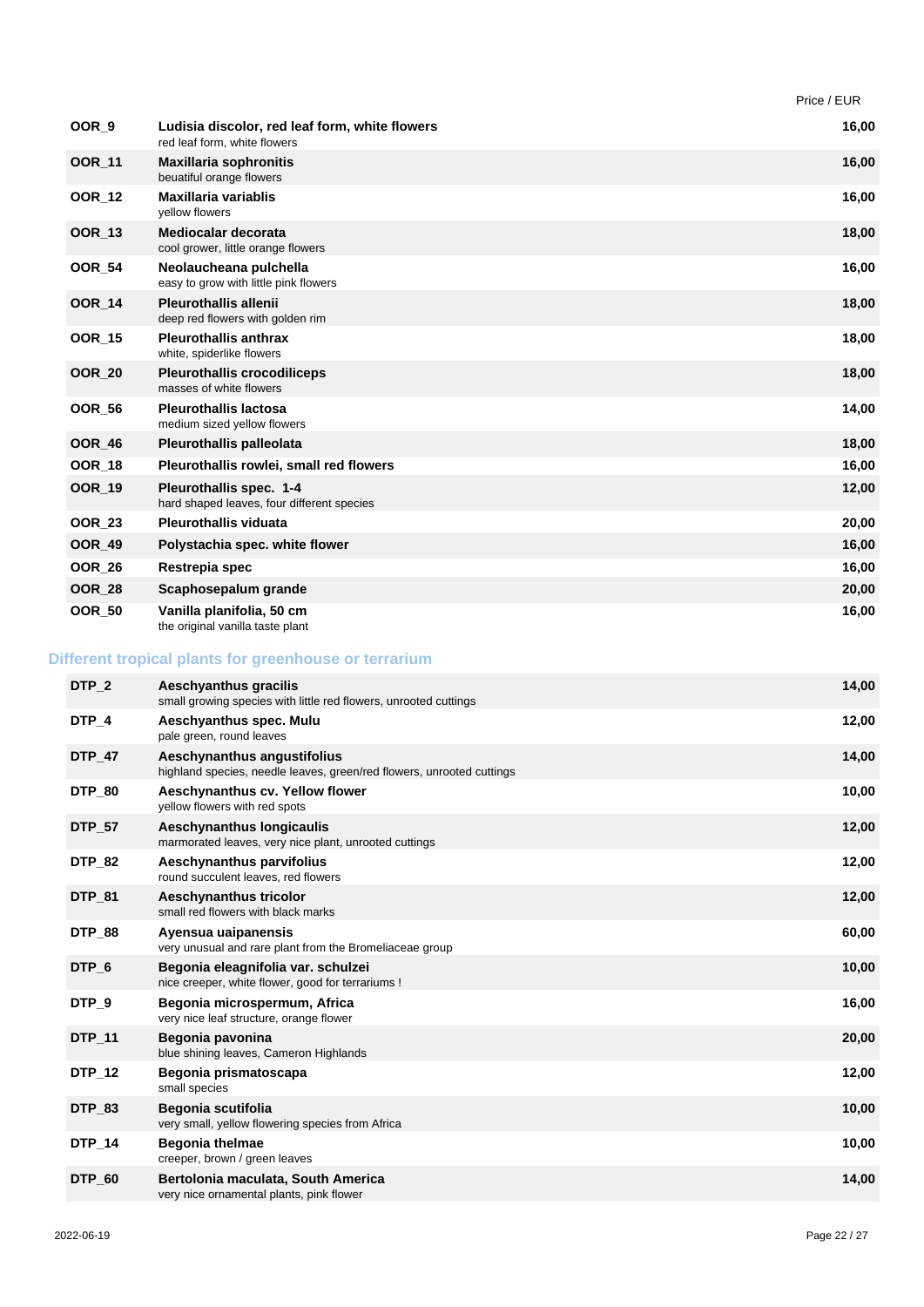|               |                                                                                                                                   | Price / EUR |
|---------------|-----------------------------------------------------------------------------------------------------------------------------------|-------------|
| <b>DTP_87</b> | Cavendishia spec.<br>tropical Highland plant, from Costa Rica (unrooted cuttings)                                                 | 20,00       |
| DTP_16        | Chirita tamniana (Gesneriaceae)<br>white flower                                                                                   | 10,00       |
| DTP_18        | Dracophyllum spec. stricta?                                                                                                       | 10,00       |
| <b>DTP_86</b> | Freycinetia spec.<br>tropical, climbing plant, related to Pandanus                                                                | 14,00       |
| <b>DTP_48</b> | Homalomena spec. Red Leaf<br>Borneo, red leaves with lotus effect, grows in deep shade                                            | 38,00       |
| <b>DTP_19</b> | Kalanchoe uniflora<br>epiphyth, hanging down, pink flowers                                                                        | 12,00       |
| <b>DTP_22</b> | Marcgravia spec. 1<br>green/reddish leaves                                                                                        | 12,00       |
| <b>DTP_23</b> | Medinilla sedifolia<br>small overhanging plant, with nice pink flowers (unrooted cuttings)                                        | 14,00       |
| DTP_24        | Monophyllaea spec. Borneo<br>only one very big leaf, plantclumps                                                                  | 10,00       |
| <b>DTP_25</b> | Neoregelia ampullacea (Bromeliaceae)<br>small bromeliad, red-striped leaf                                                         | 10,00       |
| <b>DTP_26</b> | Neoregelia liliputana (Bromeliaceae)<br>very small bromeliad                                                                      | 10,00       |
| <b>DTP_50</b> | Neoregelia spec.<br>ideal for terrariums, different typs available                                                                | 8,00        |
| DTP_27        | Pachycentria spec.<br>bigger than P. glauca, unrooted cuttings                                                                    | 12,00       |
| <b>DTP_28</b> | Pachycentria glauca<br>bigger than P. glauca, unrooted cuttings                                                                   | 12,00       |
| <b>DTP_29</b> | Pachycentria succulenta<br>ant plant, big, a bit succulent leaves, red berries                                                    | 18,00       |
| DTP_51        | Rhaphidophora chrypthantha<br>ant plant, nice creeper                                                                             | 16,00       |
| <b>DTP_52</b> | Rhododendron anagalliflorum<br>dwarf species, white flowers (unrooted cuttings)                                                   | 18,00       |
| <b>DTP_34</b> | <b>Rhododendron burtii</b><br>shining leaves, red hanging flowers (unrooted cuttings)                                             | 14,00       |
| <b>DTP_38</b> | Rhododendron ericoides<br>Highland, one of the smallest tropical Vireyas, red flowers, challanging species<br>(unrooted cuttings) | 24,00       |
| DTP_36        | Rhododendron javanicum, true form<br>beautiful yellow/orange flowers, (unrooted cuttings, easy to root)                           | 16,00       |
| <b>DTP_45</b> | Rhododendron loranthiflorum (sold as jasminiflorum)<br>white flowers (unrooted cuttings)                                          | 14,00       |
| <b>DTP_54</b> | Rhododendron pauciflorum<br>red flowers, small grower, (unrooted cuttings)                                                        | 14,00       |
| <b>DTP_55</b> | Rhododendron renschieanum, G. Merapi (listed as javanicum before)<br>beautiful orange flowers (unrooted cuttings, easy to root)   | 14,00       |
| <b>DTP_37</b> | Rhododendron spec. 1, Genting Highland<br>Genting Highland, small grower, (unrooted cuttings, easy to root)                       | 14,00       |
| <b>DTP_39</b> | Rhododendron spec. Talakmau, Sumatra<br>intermediate sized grower (unrooted cuttings, easy to root)                               | 14,00       |
| <b>DTP_78</b> | Rhododendron spec. Top of Mulu 1<br>small needlelike leaves                                                                       | 14,00       |
| <b>DTP_79</b> | Rhododendron spec. Top of Mulu 2<br>small roundish leaves                                                                         | 14,00       |
| <b>DTP_40</b> | Rhododendron stapfianum<br>Gunung Trus Madi, Borneo, white flowers (unrooted cuttings)                                            | 14,00       |
| <b>DTP_59</b> | Rhododendron stenophyllum<br>needlelike leaves, big orange flowers, (unrooted cuttings)                                           | 20,00       |
| <b>DTP_42</b> | Scilla socialis<br>nice leave pattern, litophytic lily                                                                            | 7,00        |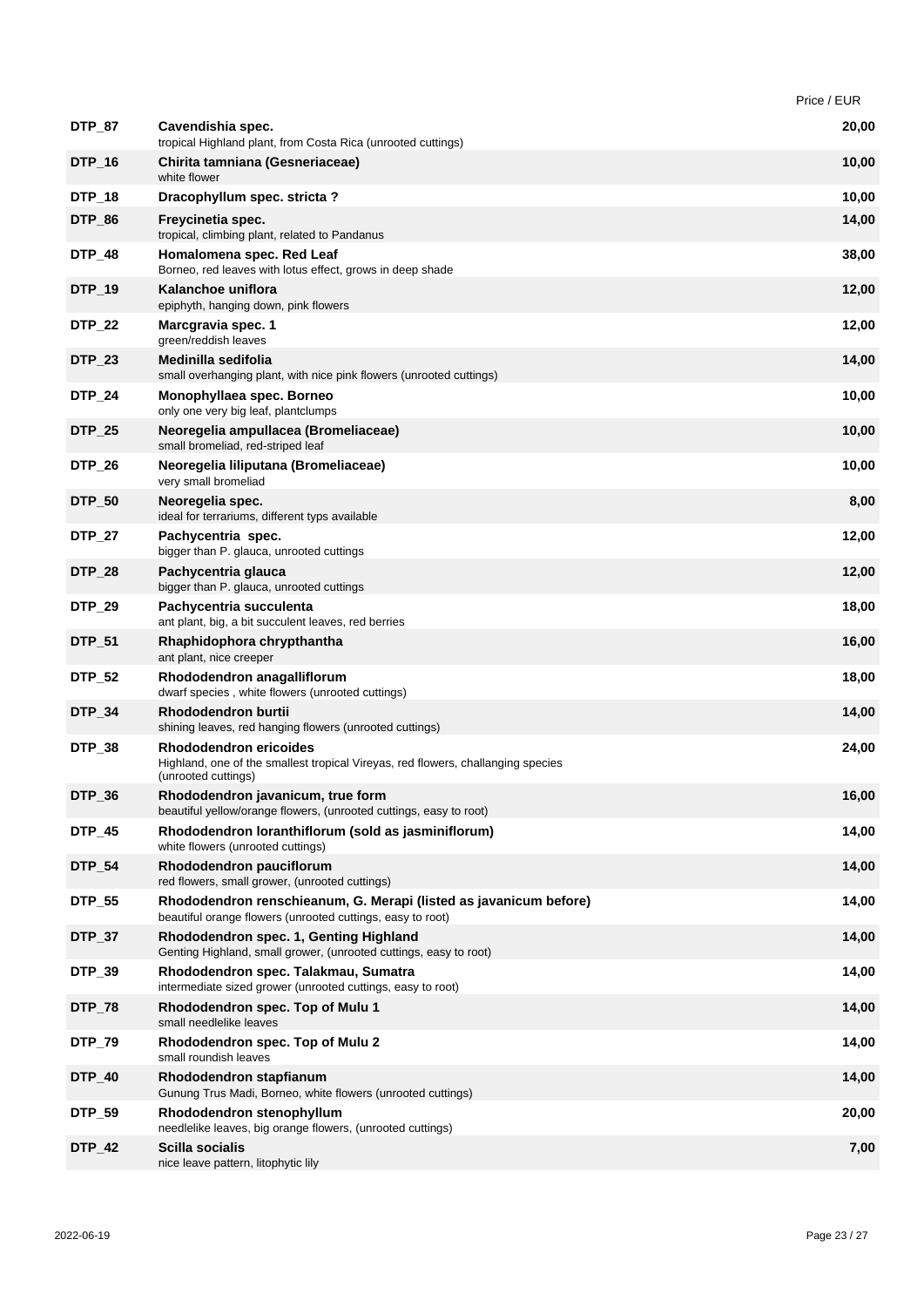|                                 |                                                                                                                                                                   | Price / EUR |
|---------------------------------|-------------------------------------------------------------------------------------------------------------------------------------------------------------------|-------------|
| <b>DTP_77</b>                   | Selaginella spec. Big red leaves<br>medium sized creeping Selaginella                                                                                             | 18,00       |
| DTP_84                          | Solanum evolvulifolium<br>nice terrarium plant, with variegated leaves, from Ecuador                                                                              | 9,00        |
| <b>DTP_85</b>                   | Sphyrospermum buxifolium<br>nice terrarium plant, creeping plant with violet berries                                                                              | 9,00        |
| <b>DTP_44</b>                   | <b>Stylidium irenae</b><br>trigger plant, pink flower                                                                                                             | 12,00       |
| <b>Different tropical ferns</b> |                                                                                                                                                                   |             |
| DTF_89                          | Aglaomorpha brooksii<br>very nice, brown, wooly rhizome                                                                                                           | 24,00       |
| DTF_88                          | Asplenium thunbergii<br>compact growing fern, forming little stems                                                                                                | 50,00       |
| <b>DTF_70</b>                   | Asplenium x Kenzoi<br>small grower, producing young plants at the end of every leaf                                                                               | 14,00       |
| DTF_3                           | <b>Bolbitis heteroclita</b><br>dark green creeping fern                                                                                                           | 12,00       |
| DTF_66                          | <b>Bolbitis spec.</b><br>bigger than heteroclita, very nice two colored leaves                                                                                    | 14,00       |
| DTF_4                           | Campyloneurum angustifolium<br>very long leaves                                                                                                                   | 12,00       |
| DTF_6                           | Crypsinopsis platyphyllus<br>G. Murud, crown epiphyte in tall trees, young leaves have white crusty dots, later<br>white spots                                    | 30,00       |
| <b>DTF_10</b>                   | Crypsinus trilobus (Phymatopteris)<br>Lake Toba, Sumatra, extremely hard leaves, unusual, grows very slow this plant is<br>in my collection for over 30 years now | 35,00       |
| DTF_11                          | Davalia fejeensis<br>Cameron Highlands                                                                                                                            | 12,00       |
| <b>DTF_13</b>                   | Davalia parvula, small size growing form<br>small size growing form                                                                                               | 24,00       |
| <b>DTF_14</b>                   | Davalia repens<br>Borneo, dwarf climbing fern, very rare                                                                                                          | 18,00       |
| <b>DTF_15</b>                   | Davalia spec. Seychelles<br>grows bigger than D. repens                                                                                                           | 16,00       |
| <b>DTF_73</b>                   | Davallia pentaphylla<br>unusual Davallia species                                                                                                                  | 14,00       |
| $DTF_16$                        | Davallia tyermanii<br>ex Botanical Garden Saarbrucken                                                                                                             | 16,00       |
| DTF_65                          | Elaphoglossum lineata, division, Equador                                                                                                                          | 34,00       |
| <b>DTF_20</b>                   | Elaphoglossum metallicum, seedlings<br>seedlings, 10 cm                                                                                                           | 16,00       |
| DTF_83                          | Elaphoglossum spec. Costa Rica<br>compact growing plant with green, leathery fronds                                                                               | 18,00       |
| <b>DTF_24</b>                   | Humata angustata<br>small creeping fern, rare                                                                                                                     | 20,00       |
| <b>DTF_25</b>                   | Humata heterophylla<br>dwarf fern with two completely different leave types                                                                                       | 12,00       |
| <b>DTF 63</b>                   | Lemmnapyllum spec.?<br>succulent leaves, maybe a Pyrrosia species                                                                                                 | 12,00       |
| <b>DTF_26</b>                   | Lepisorus scolopendria<br>long sword fronds with quadrangular sori, Kinabalu region                                                                               | 26,00       |
| <b>DTF_72</b>                   | Microgramma lycopodioides<br>Costa Rica                                                                                                                           | 14,00       |
| <b>DTF_27</b>                   | Microgramma reptans<br>elongated leaves, fast grower, good terrarium plant                                                                                        | 10,00       |
| <b>DTF_80</b>                   | Microgramma vaccinifolia                                                                                                                                          | 10,00       |
| <b>DTF_28</b>                   | <b>Microsorum scandens</b><br>Tamborine, Queensland, small creeping fern                                                                                          | 12,00       |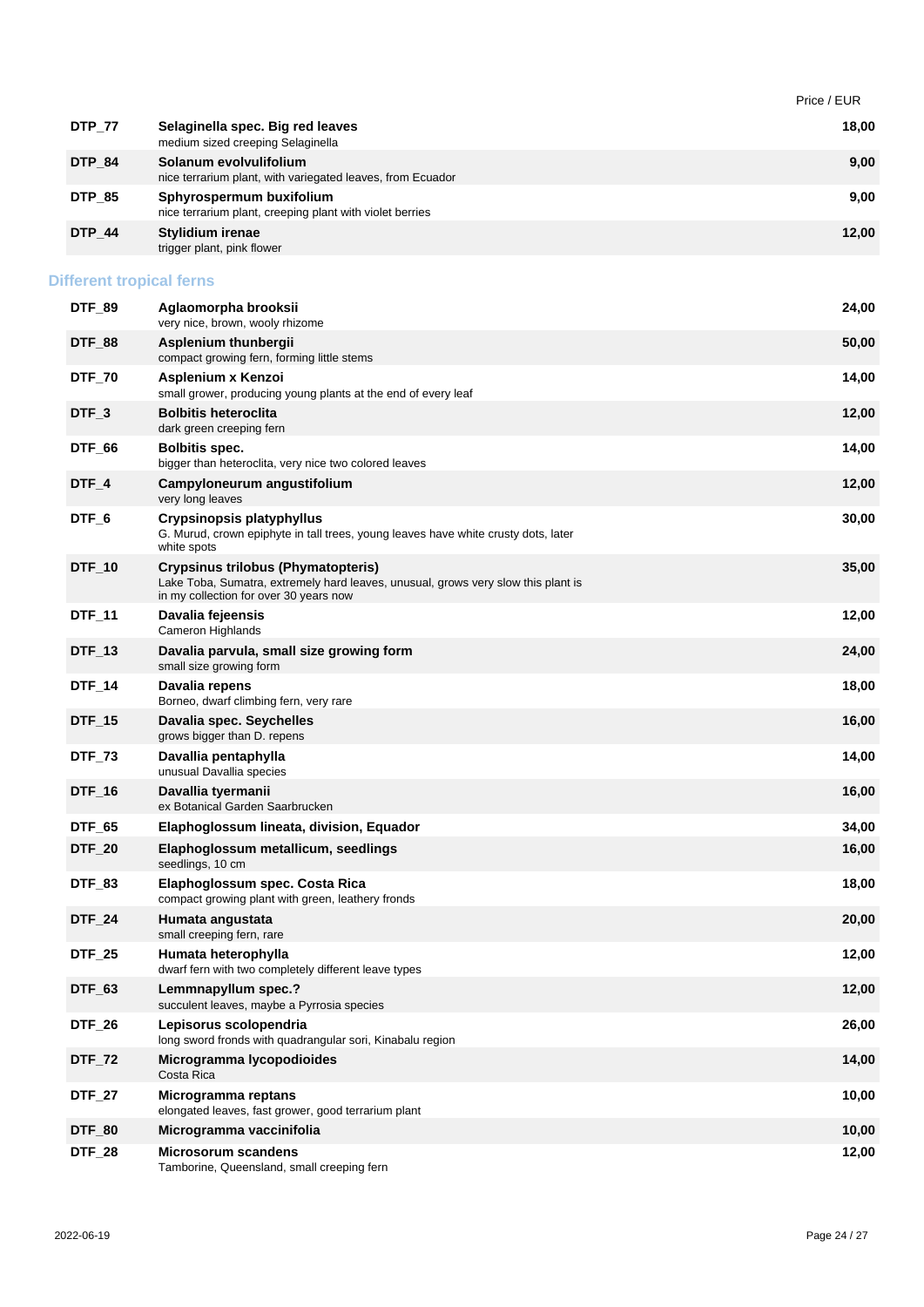|               |                                                                                                                                            | Price / EUR |
|---------------|--------------------------------------------------------------------------------------------------------------------------------------------|-------------|
| <b>DTF_31</b> | Polypodium aureum<br>fantastic fern, gets really big, very strong rhiziomes                                                                | 9,00        |
| <b>DTF_57</b> | Polypodium spec. Costa Rica<br>long leaves, forms long stolons                                                                             | 18,00       |
| <b>DTF_32</b> | Polypodium spec. Crestate Form<br>Crestate form, small growing species                                                                     | 14,00       |
| DTF_33        | Polypodium spec., possibly longifolium<br>possibly longifolium, small growing species, narrow long leaves, Genting Highlands<br>Malaysia   | 14,00       |
| <b>DTF_35</b> | Pyrrosia christi<br>Malaysia, Fraser Hill, beautiful leaf pattern, 2 different forms available                                             | 18,00       |
| <b>DTF 86</b> | Pyrrosia decurrens<br>very wooly wite leaves, up to 30 cm                                                                                  | 40,00       |
| <b>DTF_41</b> | Pyrrosia lingua "Crestate form"<br>mutation of lingua with crestate leaves, different forms available                                      | 24,00       |
| <b>DTF_42</b> | Pyrrosia lingua "Hiryu"<br>nice toothy leaves                                                                                              | 32,00       |
| <b>DTF_84</b> | Pyrrosia lingua "Tachiba Koryu"<br>Tongue shaped fronds with wavy structure                                                                | 24,00       |
| <b>DTF_43</b> | Pyrrosia lingua "Variegata"<br>25 cm leaves with some yellow stripes, creeping rhizome                                                     | 16,00       |
| <b>DTF_44</b> | Pyrrosia lingua, cold grower, elongated leaves<br>cold grower, elongated leaves                                                            | 14,00       |
| <b>DTF_45</b> | Pyrrosia longifolia<br>very long, succulent, hard leaves up to 40 cm, collected on Sulawesi                                                | 18,00       |
| <b>DTF_79</b> | Pyrrosia niphoboloides, ex BoGa Nancy                                                                                                      | 14,00       |
| DTF_46        | Pyrrosia nummularifolia elongated leaf<br>Malaysia, elongated leaf form, rhizome creeping or climbing, stays small, good for<br>terrariums | 12,00       |
| <b>DTF_47</b> | Pyrrosia nummularifolia round leaf<br>Malaysia, round leaf form, rhizome creeping or climbing, stays small, good for<br>terrariums         | 12,00       |
| <b>DTF_85</b> | Pyrrosia piloselloides<br>lowland fern, grows epiphytic on trees                                                                           | 10,00       |
| <b>DTF_49</b> | Pyrrosia spec. Cameron Highlands, grey hairy leaves<br>Cameron Highlands, grey hairy a bit succulent leaves                                | 18,00       |
| <b>DTF_50</b> | Pyrrosia spec. Cameron Highlands, growing lithophytic on stones<br>Cameron Highlands, growing lithophytic on stones                        | 14,00       |
| <b>DTF_51</b> | Pyrrosia spec. Seychelles<br>creeper, grows on palms, pale green leaves                                                                    | 14,00       |
| <b>DTF_52</b> | Pyrrosia spec. Tambunan Road<br>creeper, grows lithophytic on stones, easy grower                                                          | 12,00       |
| DTF_87        | Pyrrosia spec. Very long silver green leaves<br>leaves up to 1 m                                                                           | 35,00       |
| <b>DTF_53</b> | Quercifilix zeylanica<br>dwarf fern                                                                                                        | 14,00       |
| <b>DTF_54</b> | Selliguea feei (syn. Polypodium vulcanum)<br>Mount Merapi, grows on top of G. Merapi at 2.200 m, very hard leaves                          | 24,00       |
| <b>DTF_55</b> | Selliguea lima, Cameron Highlands<br>fingerlike fronds                                                                                     | 22,00       |
| <b>DTF_56</b> | Spec. Terengganu, Malaysia<br>very nice and unusual, tall sawtooth leaves up to 35 cm                                                      | 24,00       |
| <b>DTF_58</b> | Vittaria lineata, Sumatra<br>shoe string fern, fine, long, hanging leaves up to 1 m                                                        | 12,00       |
|               |                                                                                                                                            | 16,00       |

**TIL\_1 Tillandsia usneoides 9,00**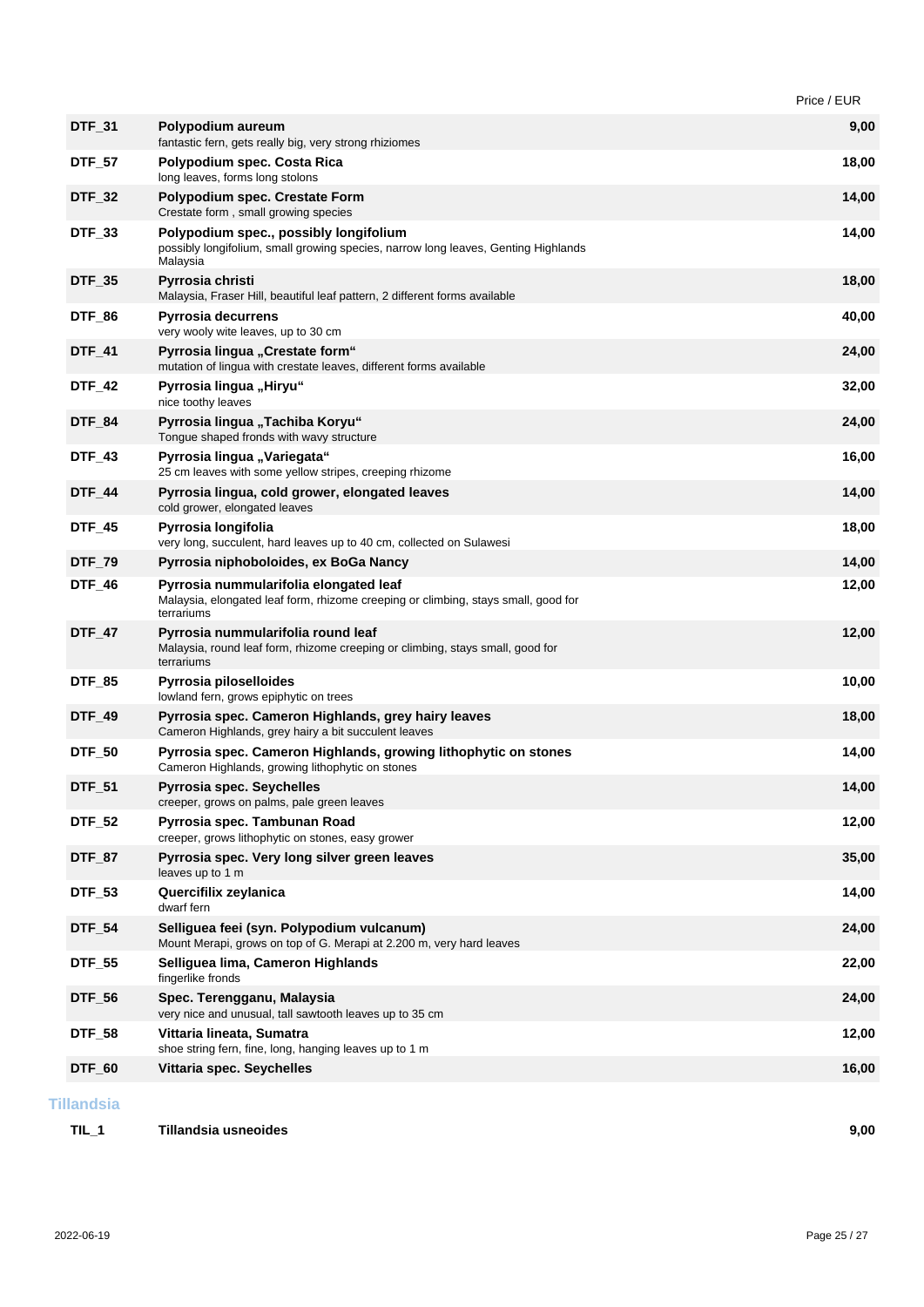#### **Cyclamen**

| $CYC_1$                 | Cyclamen coum                                | 8,00  |
|-------------------------|----------------------------------------------|-------|
| $CYC_2$                 | Cyclamen graecum<br>hardy, if well protected | 10,00 |
| CYC <sub>3</sub>        | Cyclamen graecum, very big plants            | 18,00 |
| <b>Hardy bog plants</b> |                                              |       |

| HBP 6            | Gaylussacia baccata<br>evergreen bog plant endemic in North America                            | 12,00 |
|------------------|------------------------------------------------------------------------------------------------|-------|
| HBP 1            | Helonias bullata (swamp pink)<br>looks like an orchid in flower                                | 12,00 |
| HBP <sub>2</sub> | Osmunda regalis (royal fern)<br>very big and showy plant                                       | 12,00 |
| HBP 4            | <b>Rhododendron canadensis</b><br>pink flowering, intermediate sized shrub (unrooted cuttings) | 12,00 |
| HBP 7            | Vaccinium spec. Dwarf creeper<br>evergreen plant                                               | 10,00 |

# **offer: plant assortiment**

| OFF <sub>2</sub> | Offer: 10 D. muscipula<br>10 adult typical Dionaea plant                                | 38,00 |
|------------------|-----------------------------------------------------------------------------------------|-------|
| OFF <sub>6</sub> | Offer: 10 Sarracenia flava, seedgr., different forms mixed                              | 69,00 |
| OFF <sub>1</sub> | Offer: 5 D. muscipula clones<br>5 different labeled clones of our choice, strong plants | 38,00 |
| <b>OFF 12</b>    | Offer: 5 diff. epiphytic orchid species                                                 | 45,00 |
| OFF <sub>5</sub> | Offer: 5 Hoya, different labeled plants                                                 | 36,00 |
| OFF <sub>7</sub> | Offer: 5 Sarracenia flava, seedgr., different forms mixed                               | 39,00 |
| OFF <sub>8</sub> | Offer: 5 Sarracenia Hybrids, labeled with names                                         | 34,00 |
| OFF <sub>9</sub> | Offer: 5 Sarracenia species, our choice, labeled with names                             | 42,00 |
| <b>OFF 13</b>    | Offer: Dionaea muscipula, 5 different clones which produce giant traps                  | 39,00 |
| OFF <sub>4</sub> | Offer: Sortiment of 5 diff. Dischidia species (our choice)                              | 34,00 |